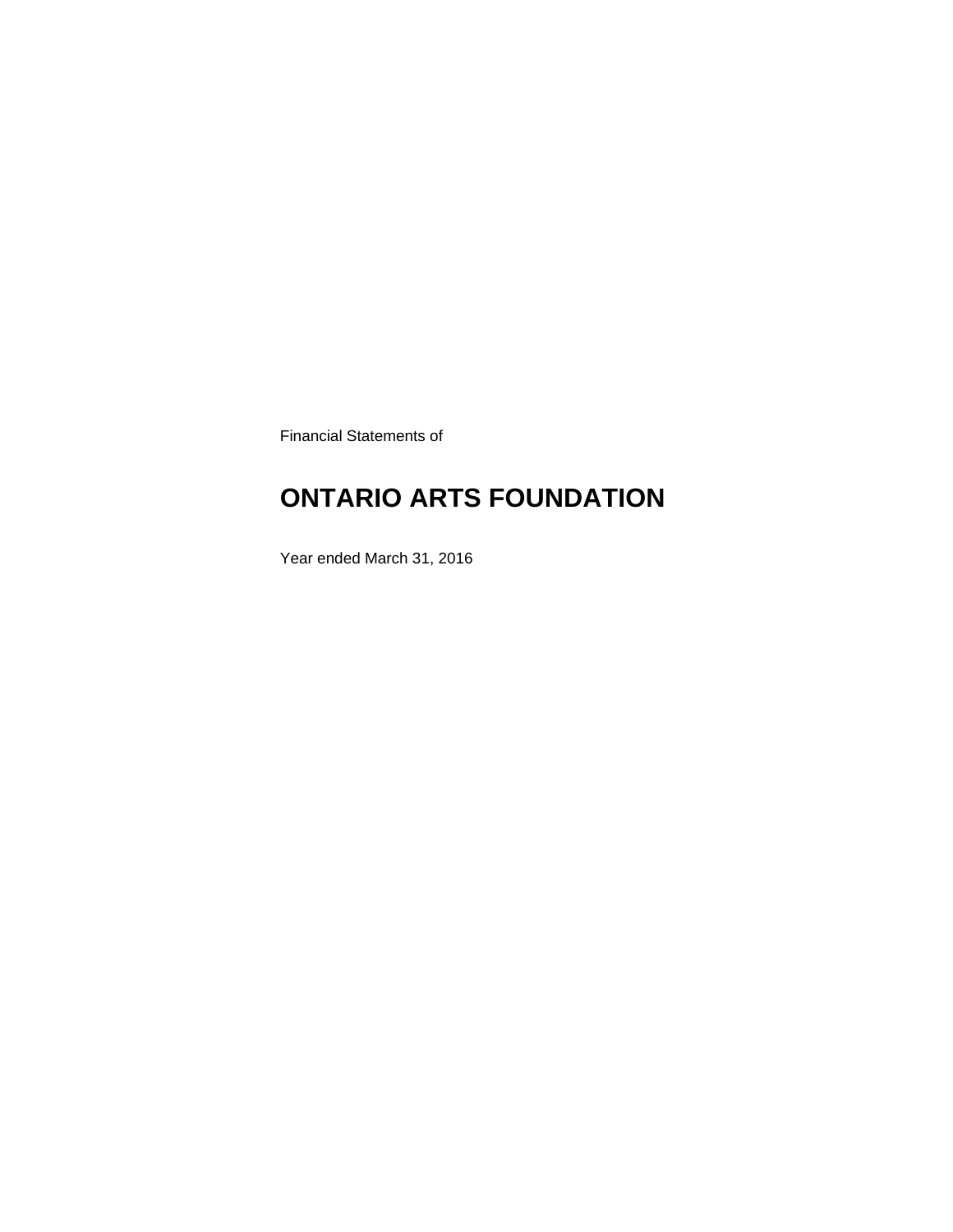

KPMG LLP Yonge Corporate Centre 4100 Yonge Street, Suite 200 Toronto ON M2P 2H3 Canada Tel 416-228-7000 Fax 416-228-7123

### **INDEPENDENT AUDITORS' REPORT**

To the Board of Directors of Ontario Arts Foundation

We have audited the accompanying financial statements of Ontario Arts Foundation, which comprise the statement of financial position as at March 31, 2016, the statements of operations and changes in fund balances, remeasurement gains and losses and cash flows for the year then ended, and notes, comprising a summary of significant accounting policies and other explanatory information.

#### *Management's Responsibility for the Financial Statements*

Management is responsible for the preparation and fair presentation of these financial statements in accordance with Canadian public sector accounting standards, and for such internal control as management determines is necessary to enable the preparation of financial statements that are free from material misstatement, whether due to fraud or error.

#### *Auditors' Responsibility*

Our responsibility is to express an opinion on these financial statements based on our audit. We conducted our audit in accordance with Canadian generally accepted auditing standards. Those standards require that we comply with ethical requirements and plan and perform the audit to obtain reasonable assurance about whether the financial statements are free from material misstatement.

An audit involves performing procedures to obtain audit evidence about the amounts and disclosures in the financial statements. The procedures selected depend on our judgment, including the assessment of the risks of material misstatement of the financial statements, whether due to fraud or error. In making those risk assessments, we consider internal control relevant to the entity's preparation and fair presentation of the financial statements in order to design audit procedures that are appropriate in the circumstances, but not for the purpose of expressing an opinion on the effectiveness of the entity's internal control. An audit also includes evaluating the appropriateness of accounting policies used and the reasonableness of accounting estimates made by management, as well as evaluating the overall presentation of the financial statements.

We believe that the audit evidence we have obtained is sufficient and appropriate to provide a basis for our audit opinion.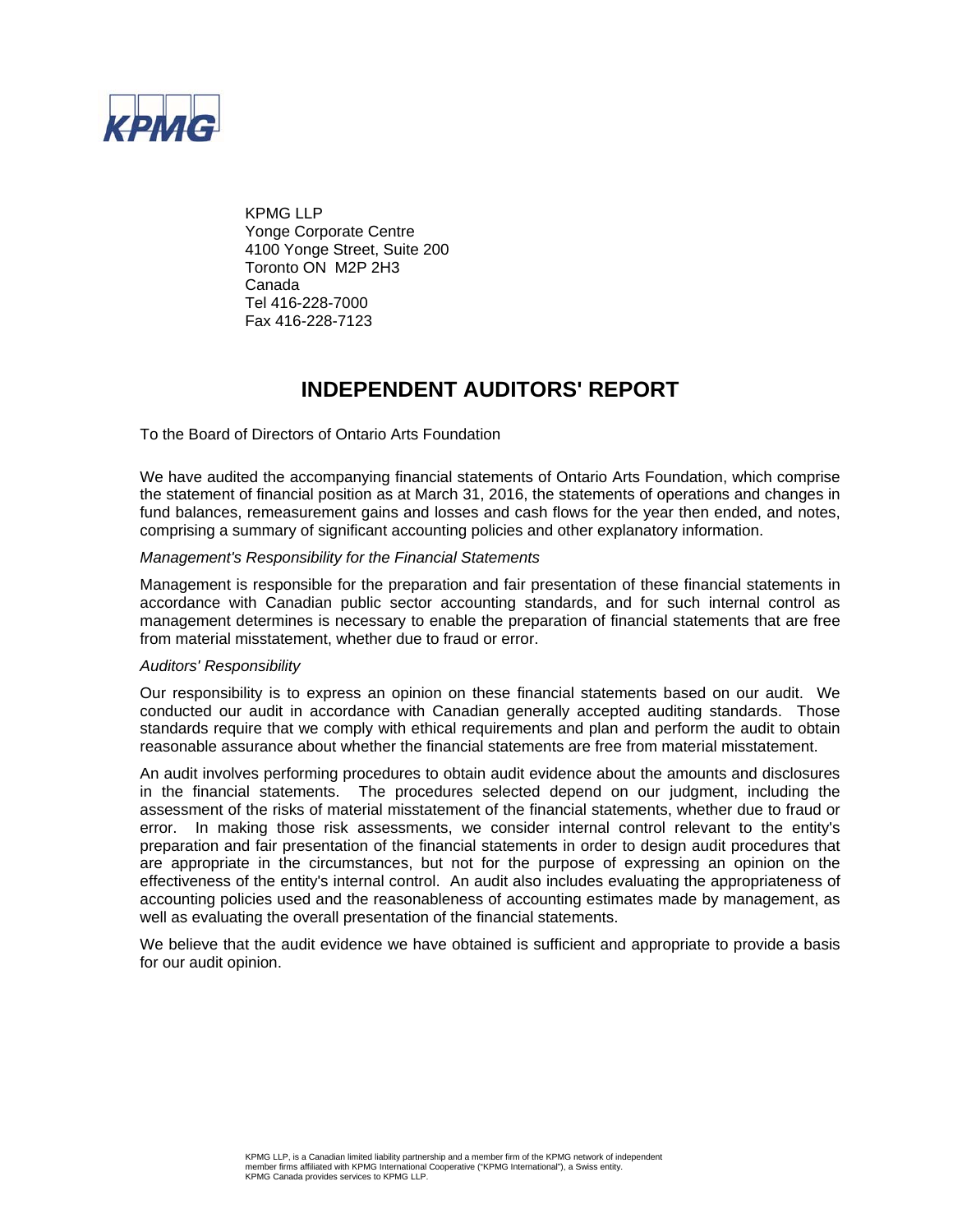

Page 2

#### *Opinion*

In our opinion, the financial statements present fairly, in all material respects, the financial position of Ontario Arts Foundation as at March 31, 2016, its remeasurement gains and losses, its results of operations, its changes in fund balances and its cash flows for the year then ended in accordance with Canadian public sector accounting standards.

 $KPMG$  14P

Chartered Professional Accountants, Licensed Public Accountants

June 23, 2016 Toronto, Canada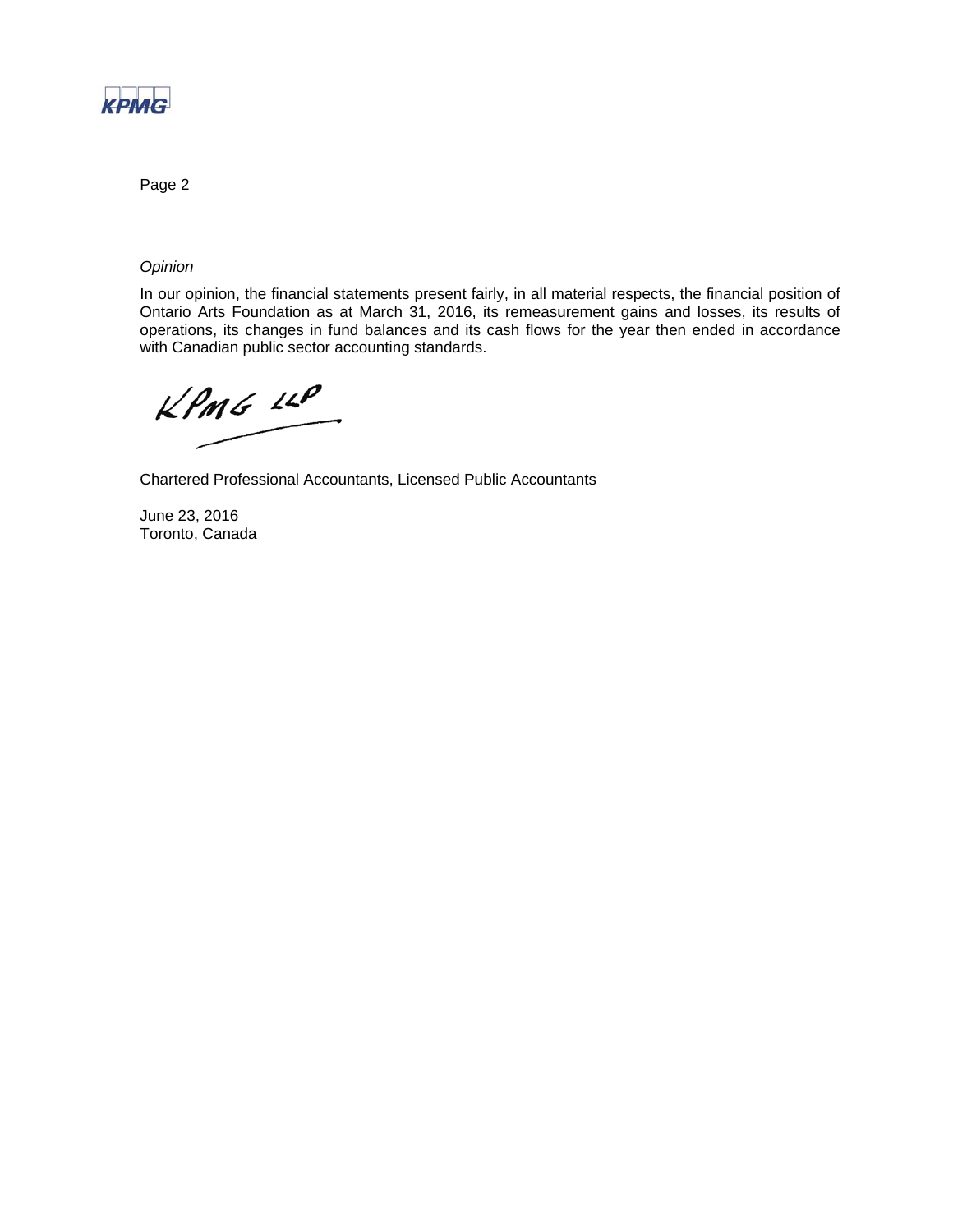Statement of Financial Position

#### March 31, 2016, with comparative information for 2015

|                                                              |     |           |                  | 2016             | 2015             |
|--------------------------------------------------------------|-----|-----------|------------------|------------------|------------------|
|                                                              |     |           | Restricted       |                  |                  |
|                                                              |     |           | and              |                  |                  |
|                                                              |     | Operating | Endowment        |                  |                  |
|                                                              |     | Fund      | Funds            | Total            | Total            |
| <b>Assets</b>                                                |     |           |                  |                  |                  |
| Current assets:                                              |     |           |                  |                  |                  |
| Cash                                                         | \$. | 445,291   | \$<br>479,707    | \$<br>924,998    | \$<br>451,121    |
| Investments (note 7(a))                                      |     |           | 71,005,035       | 71,005,035       | 73,755,467       |
|                                                              | \$  | 445,291   | \$<br>71,484,742 | \$<br>71,930,033 | \$<br>74,206,588 |
| Liabilities and Fund Balances<br><b>Current liabilities:</b> |     |           |                  |                  |                  |
| Accounts payable and<br>accrued liabilities                  | \$  | 29,175    | \$               | \$<br>29,175     | \$<br>20,025     |
| Fund balances:                                               |     |           |                  |                  |                  |
| Restricted                                                   |     |           | 1,306,789        | 1,306,789        | 1,359,081        |
| Endowment (note 4)                                           |     |           | 55,069,685       | 55,069,685       | 54,220,311       |
| Unrestricted                                                 |     | 416,116   |                  | 416,116          | 332,873          |
| Accumulated                                                  |     |           |                  |                  |                  |
| remeasurement gains                                          |     |           | 15,108,268       | 15,108,268       | 18,274,298       |
|                                                              |     | 416,116   | 71,484,742       | 71,900,858       | 74,186,563       |
|                                                              |     | \$445,291 | \$<br>71,484,742 | \$<br>71,930,033 | \$<br>74,206,588 |

On behalf of the Board: Director  $B_1 + B_2$  de Director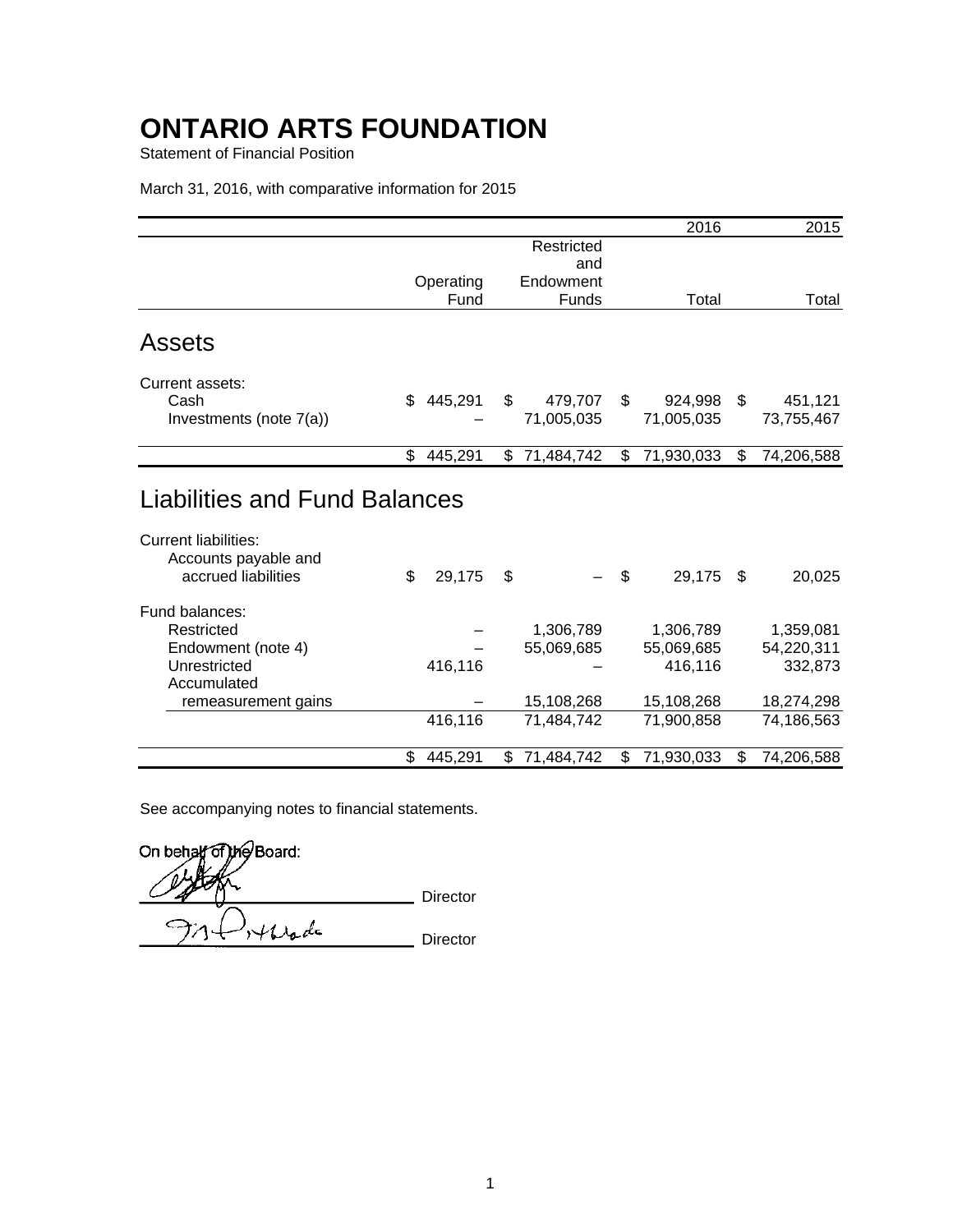Statement of Operations and Changes in Fund Balances

Year ended March 31, 2016, with comparative information for 2015

|                                    |             |                       |                 |                        | 2016            | 2015            |
|------------------------------------|-------------|-----------------------|-----------------|------------------------|-----------------|-----------------|
|                                    |             |                       |                 | Restricted and         |                 |                 |
|                                    |             | <b>Operating Fund</b> |                 | <b>Endowment Funds</b> |                 |                 |
|                                    | 2016        | 2015                  | 2016            | 2015                   | Total           | Total           |
| Income:                            |             |                       |                 |                        |                 |                 |
| Contributions (Schedule I)         | 10,000<br>S | \$                    | \$<br>1,324,585 | 1,171,448<br>\$        | 1,334,585<br>S. | \$<br>1,171,448 |
| Fund administration fees (note 5)  | 373,956     | 353,718               |                 |                        | 373,956         | 353,718         |
| Investment gain (note 7(b))        | 5,271       | 4,894                 | 3,783,849       | 4,349,067              | 3,789,120       | 4,353,961       |
|                                    | 389,227     | 358,612               | 5,108,434       | 5,520,515              | 5,497,661       | 5,879,127       |
| Expenditures:                      |             |                       |                 |                        |                 |                 |
| Awards and payout (note 6 and      |             |                       |                 |                        |                 |                 |
| Schedule I)                        |             |                       | 3,326,610       | 3,070,848              | 3,326,610       | 3,070,848       |
| Expenses (note 5 and Schedule I)   | 305,984     | 279,824               | 984,742         | 975,183                | 1,290,726       | 1,255,007       |
|                                    | 305,984     | 279,824               | 4,311,352       | 4,046,031              | 4,617,336       | 4,325,855       |
| Excess of income over expenditures | 83,243      | 78,788                | 797,082         | 1,474,484              | 880,325         | 1,553,272       |
| Fund balances, beginning of year   | 332,873     | 254,085               | 73,853,690      | 66,955,794             | 74,186,563      | 67,209,879      |
| Net remeasurement gains (losses)   |             |                       | (3, 166, 030)   | 5,423,412              | (3, 166, 030)   | 5,423,412       |
| Fund balances, end of year         | \$416,116   | 332,873<br>\$         | \$71,484,742    | \$73,853,690           | \$71,900,858    | \$74,186,563    |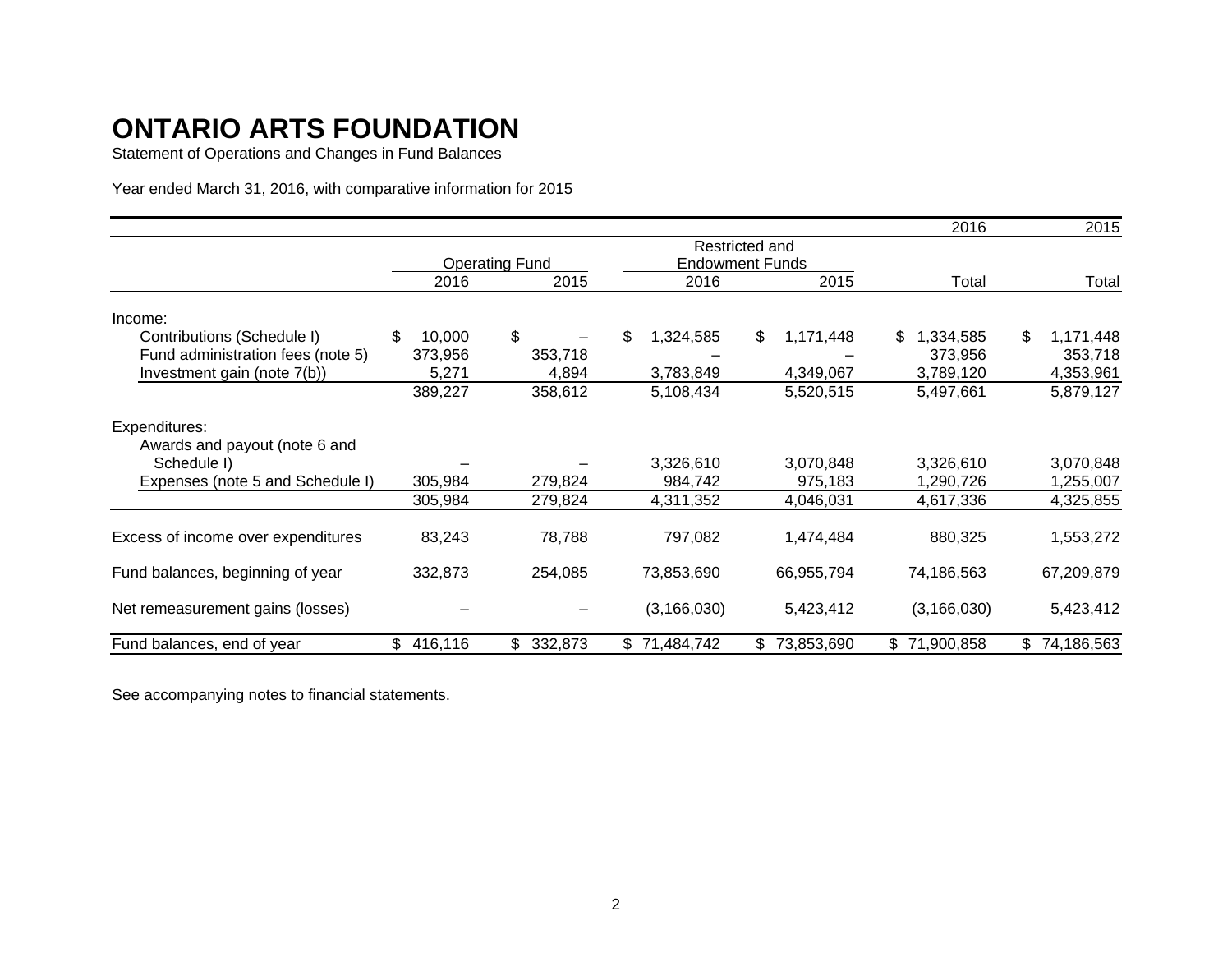Statement of Remeasurement Gains and Losses

#### Year ended March 31, 2016, with comparative information for 2015

|                                                    | 2016          | 2015         |
|----------------------------------------------------|---------------|--------------|
| Accumulated remeasurement gains, beginning of year | \$18,274,298  | \$12,850,886 |
| Net remeasurement gains (losses)                   | (3, 166, 030) | 5,423,412    |
| Accumulated remeasurement gains, end of year       | 15,108,268    | 18,274,298   |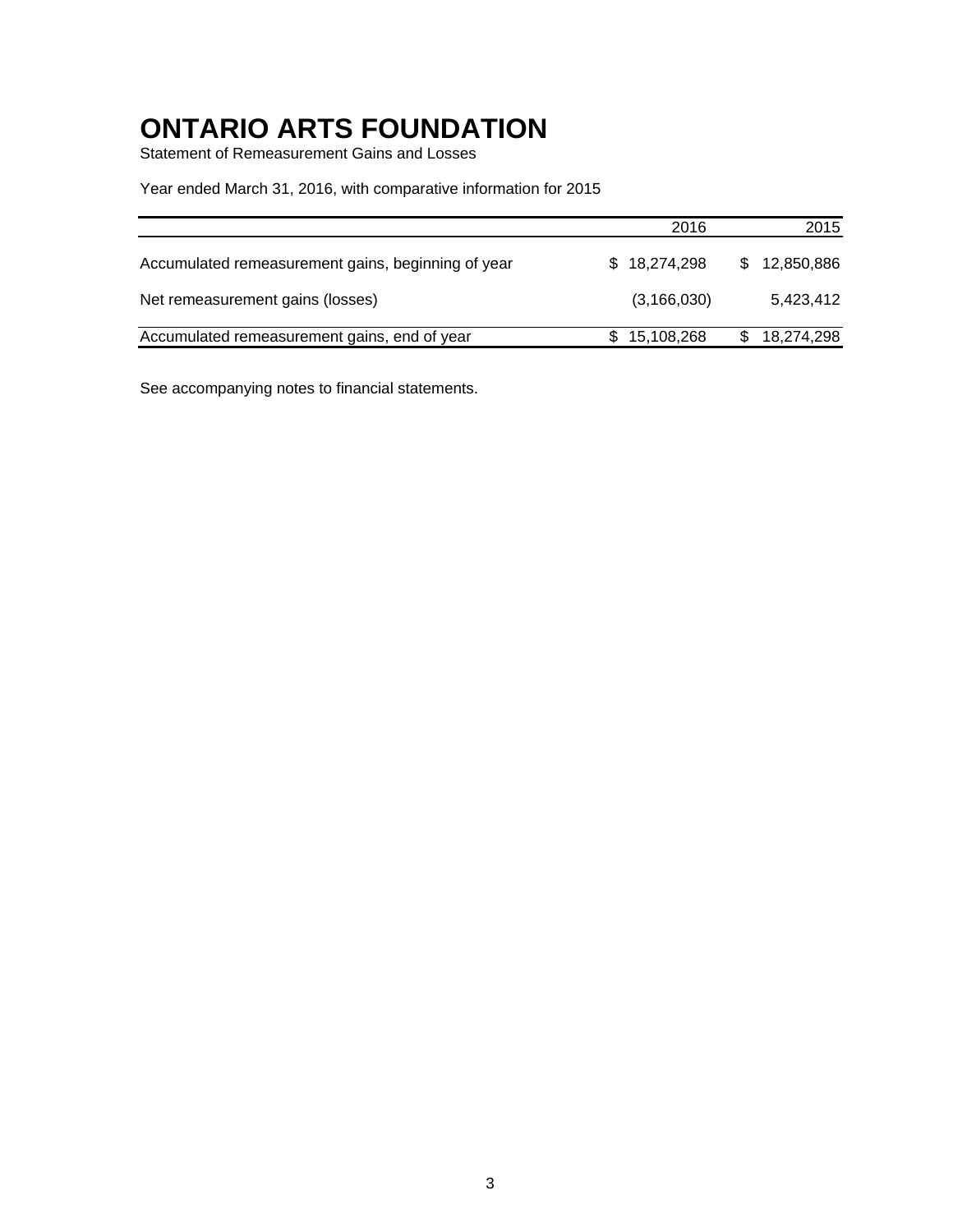Statement of Cash Flows

### Year ended March 31, 2016, with comparative information for 2015

|                                                                                          | 2016          | 2015            |
|------------------------------------------------------------------------------------------|---------------|-----------------|
| Cash provided by (used in):                                                              |               |                 |
| Operating activities:                                                                    |               |                 |
| Excess of income over expenditures                                                       | \$<br>880,325 | 1,553,272<br>\$ |
| Gain on sale of investments (note 7(b))                                                  | (736, 274)    | (843,069)       |
| Income distributions (note 7(b))                                                         | (3,045,518)   | (3,504,115)     |
| Change in non-cash operating working capital:<br>Increase (decrease) in accounts payable |               |                 |
| and accrued liabilities                                                                  | 9,150         | (15,524)        |
|                                                                                          | (2,892,317)   | (2,809,436)     |
| Investing activities:                                                                    |               |                 |
| Purchase of investments                                                                  | (456, 408)    | (2,476,707)     |
| Proceeds from sale of investments                                                        | 3,822,602     | 5,279,416       |
|                                                                                          | 3,366,194     | 2,802,709       |
| Increase (decrease) in cash                                                              | 473,877       | (6, 727)        |
| Cash, beginning of year                                                                  | 451,121       | 457,848         |
| Cash, end of year                                                                        | \$<br>924,998 | \$<br>451,121   |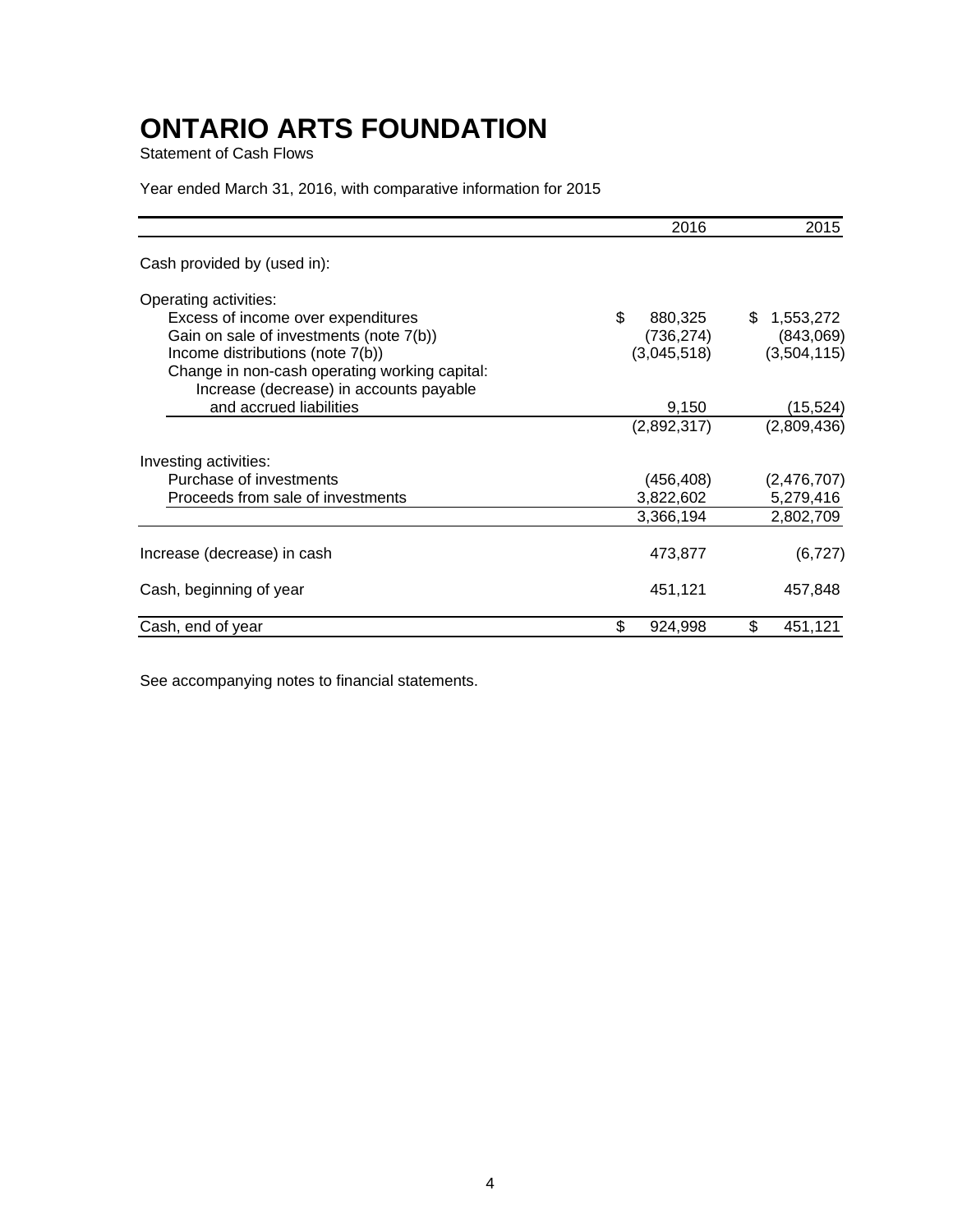Notes to Financial Statements

Year ended March 31, 2016

Ontario Arts Foundation (the "Foundation") was incorporated under the Corporations Act (Ontario) on October 15, 1991 as a corporation without share capital and is a registered charity under the Income Tax Act (Canada). The Foundation was established:

- (a) to receive and maintain a fund or funds to apply all or part of the principal and income therefrom to charitable organizations, which are also registered charities under the Income Tax Act (Canada);
- (b) to provide scholarships for study or research in the arts in Ontario or elsewhere; and
- (c) to make awards to persons for outstanding accomplishments in the arts in Ontario or elsewhere.

#### **1. Significant accounting policies:**

(a) Basis of presentation:

The financial statements have been prepared by management in accordance with the Canadian public sector accounting ("PSA") standards for government not-for-profit organizations.

The Foundation follows the restricted fund method of accounting for contributions.

(b) Fund accounting:

Resources are classified for accounting and reporting purposes into funds that are held in accordance with their specified purposes.

The Operating Fund accounts for the Foundation's administrative activities. This fund reports unrestricted resources.

The Restricted Fund and Endowment Fund are restricted as follows:

- (i) internally by the Foundation; or
- (ii) by the terms specified by donors in their trust agreements; or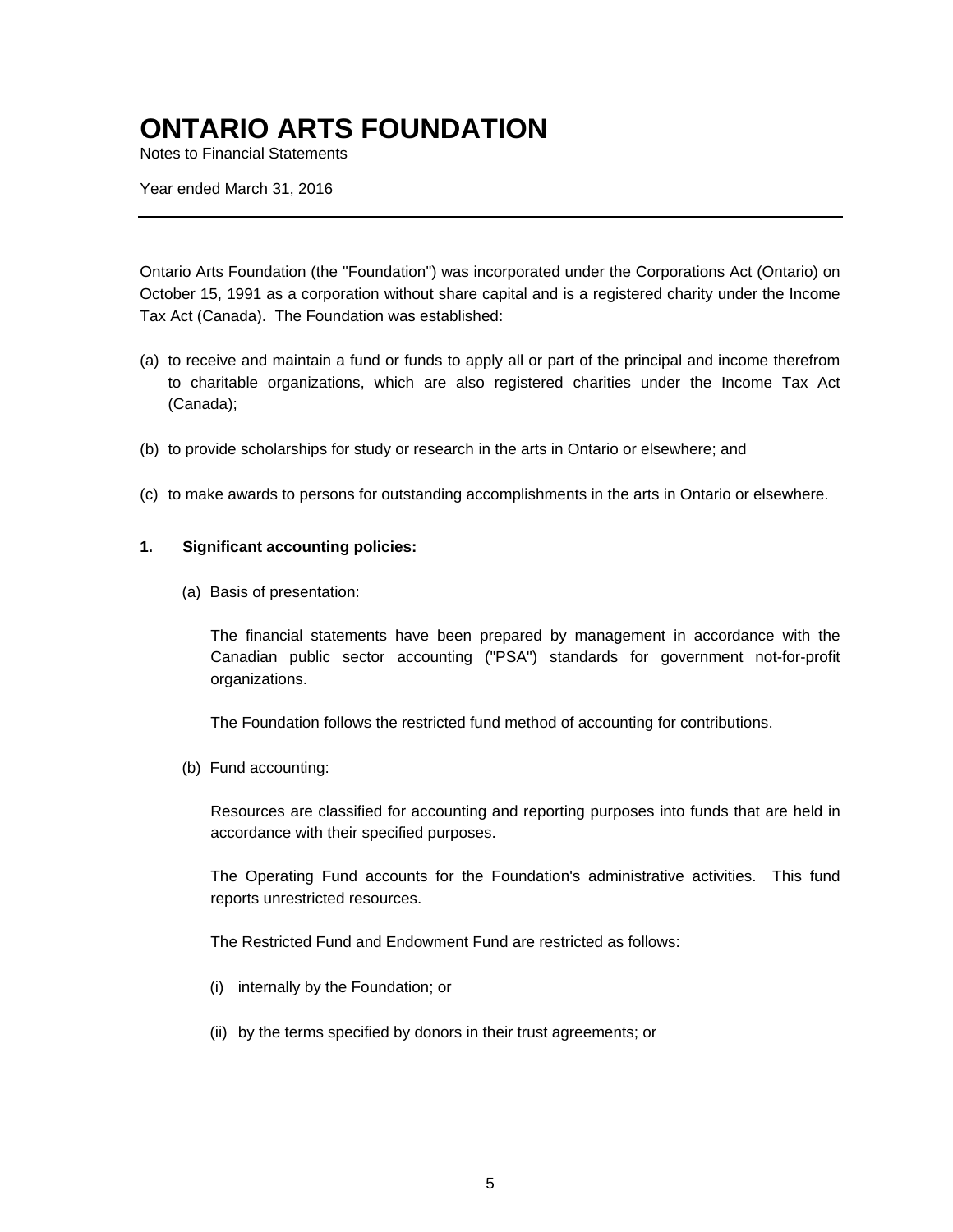Notes to Financial Statements (continued)

Year ended March 31, 2016

#### **1. Significant accounting policies (continued):**

(iii) by the terms of the endowment agreements with the charitable organizations participating in the Ontario Arts Endowment Fund Program and Endowment Incentives Component of the Canada Cultural Investment Fund.

The Board of Directors is responsible for the oversight of the management of the investment portfolio through the investment managers.

Resources contributed for endowment are non-expendable and are included in the Endowment Fund. These endowment amounts are disclosed in the notes to the financial statements.

#### (c) Revenue recognition:

Restricted contributions which are expendable are recognized as revenue in the Restricted Fund in the year received or receivable. Contributions for endowment purposes are recognized as revenue in the Endowment Fund in the year received or receivable. Contributions are recognized in the respective fund if the amount to be receivable can be reasonably estimated and collection is reasonably assured.

The cumulative investment income earned (net of investment loss incurred) on the Endowment Fund resources is recognized as revenue of the Restricted Fund. Fund administration fees are recognized as revenue in the Operating Fund as earned in accordance with the agreements and as collectibility is reasonably assured.

(d) Financial instruments:

Financial instruments are recorded at fair value on initial recognition. Derivative instruments and equity instruments that are quoted in an active market are reported at fair value. All other financial instruments are subsequently recorded at cost or amortized cost unless management has elected to carry the instruments at fair value. Management has elected to record all investments at fair value as they are managed and evaluated on a fair value basis.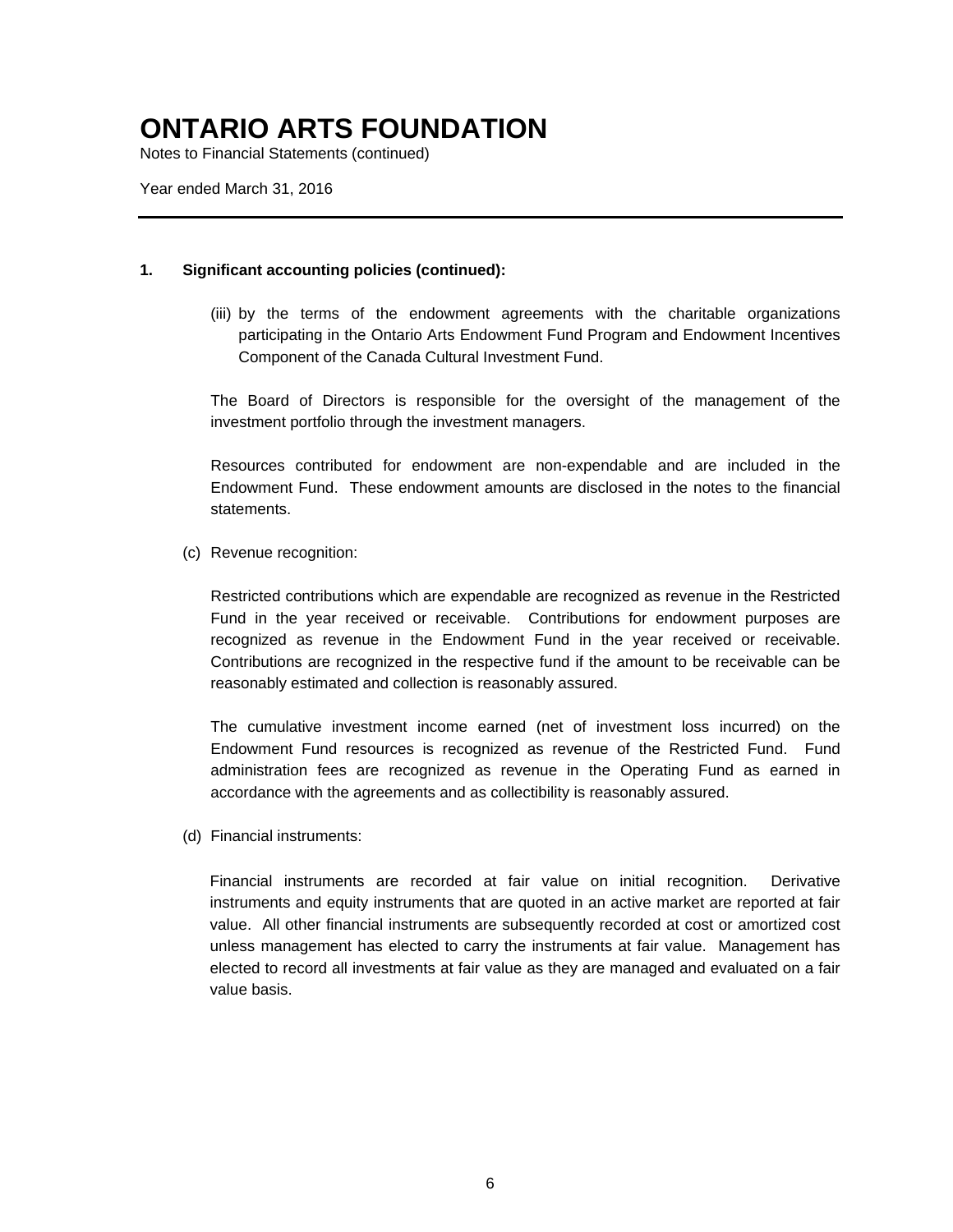Notes to Financial Statements (continued)

Year ended March 31, 2016

#### **1. Significant accounting policies (continued):**

Unrealized changes in fair value are recognized in the statement of remeasurement gains and losses until they are realized, when they are transferred to the statement of operations and changes in fund balances.

Transaction costs incurred on the acquisition of financial instruments measured subsequently at fair value are expensed as incurred. All other financial instruments are adjusted by transaction costs incurred on acquisition and financing costs, which are amortized using the straight-line method.

All financial assets are assessed for impairment on an annual basis. When a decline is determined to be other than temporary, the amount of the loss is reported in the statement of operations and changes in fund balances and any unrealized gain is adjusted through the statement of remeasurement gains and losses.

When the asset is sold, the unrealized gains and losses previously recognized in the statement of remeasurement gains and losses are reversed and recognized in the statement of operations and changes in fund balances.

The PSA standards require an organization to classify fair value measurements using a fair value hierarchy, which includes three levels of information that may be used to measure fair value:

- Level 1 quoted market prices in active markets for identical assets or liabilities;
- Level 2 observable or corroborated inputs, other than Level 1, such as quoted prices for similar assets or liabilities in inactive markets or market data for substantially the full term of the assets or liabilities; and
- Level 3 unobservable inputs that are supported by little or no market activity and that are significant to the fair value of the assets and liabilities.

The fair value measurement for all of the investments held by the Foundation are categorized as Levels 1 and 2.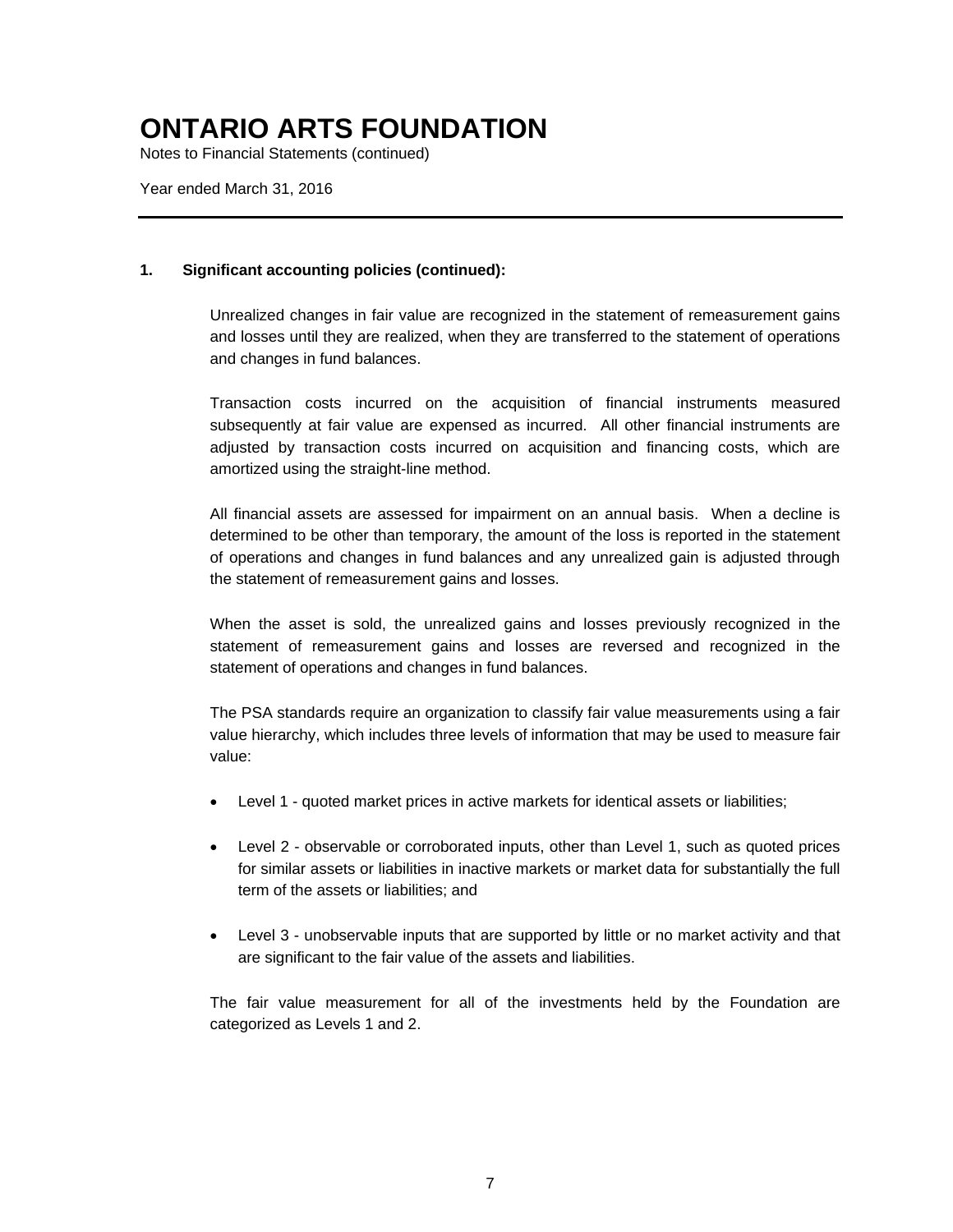Notes to Financial Statements (continued)

Year ended March 31, 2016

#### **1. Significant accounting policies (continued):**

(e) Foreign currency:

Foreign currency transactions are recorded at the exchange rate at the time of the transaction.

Assets and liabilities denominated in foreign currencies are recorded at fair value using the exchange rate at the financial statement date. Unrealized foreign exchange gains and losses are recognized in the statement of remeasurement gains and losses. In the period of settlement, the realized foreign exchange gains and losses are recognized in the statement of operations and changes in fund balances and the unrealized balances are reversed from the statement of remeasurement gains and losses.

Foreign currency transactions are recorded at the exchange rate at the time of the transaction.

(f) Use of estimates:

The preparation of financial statements requires management to make estimates and assumptions that affect the reported amounts of assets and liabilities and disclosure of contingent assets and liabilities at the date of the financial statements and the reported amounts of income and expenditures during the year. Actual results could differ from management's best estimates as additional information becomes available in the future.

(g) Employee benefits:

The Foundation follows PSA requirements for accounting for employee future benefits which include post-employment benefits payable upon termination. Under these requirements, the cost of the post-employment benefits paid upon termination is charged to operations annually as earned.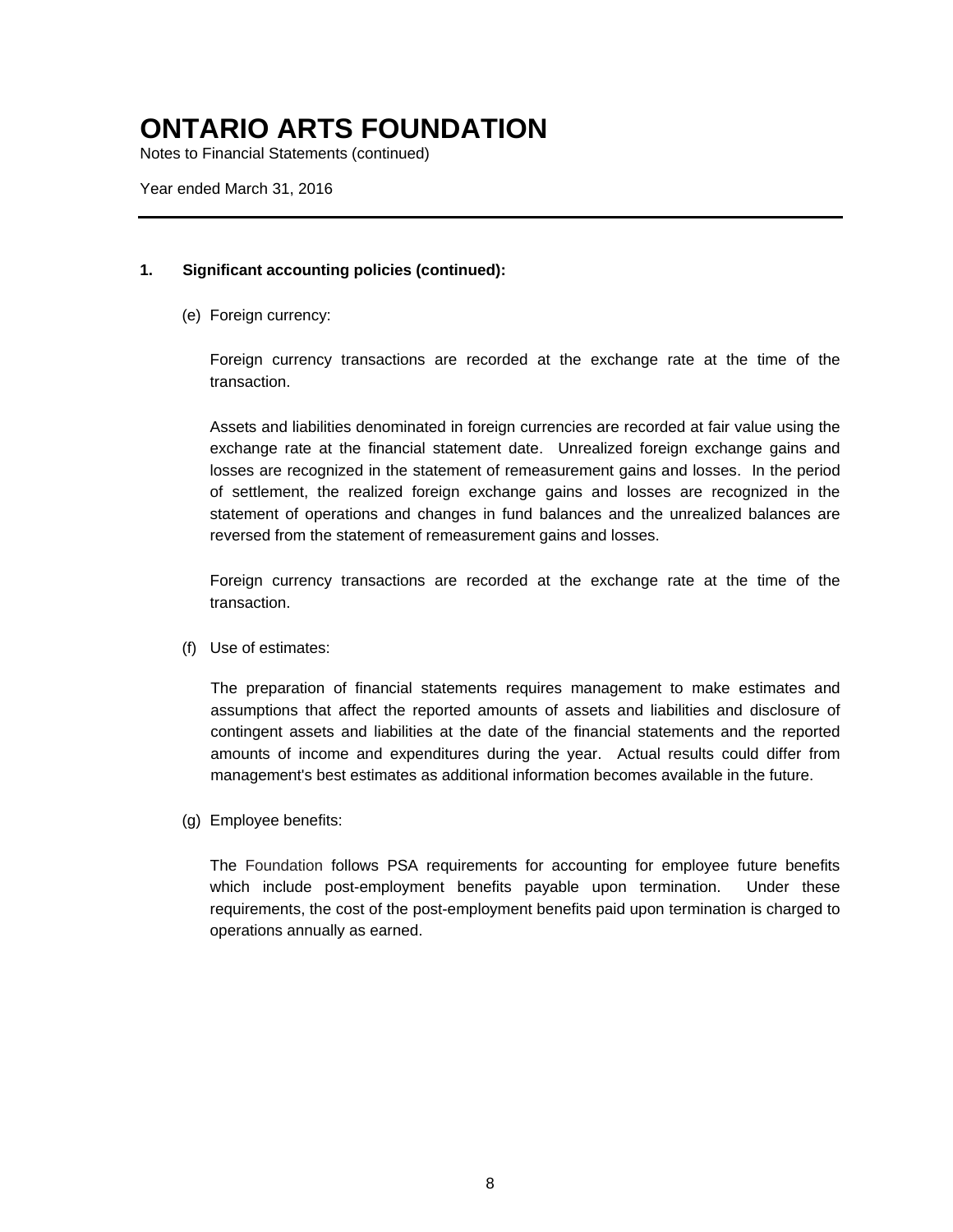Notes to Financial Statements (continued)

Year ended March 31, 2016

### **2. (a) Ontario Arts Endowment Fund Program ("AEF"):**

The AEF is a program of the Government of Ontario through the Ministry of Tourism, Culture and Sport administered by the Ontario Arts Foundation. The Ontario government committed a total of \$60 million to the AEF over three phases of the program between 1998 and 2008.

Money contributed and matched under the AEF is held in perpetuity and is non-expendable (note 4 and Schedule II).

### **(b) Endowment Incentives Component of the Canada Cultural Investment Fund ("Canadian Heritage Funds"):**

The Department of Canadian Heritage under the Canadian Heritage Funds disburses funding through matching grants of up to one dollar for every dollar raised from private donors, and contributed to a public foundation to create endowment funds or to increase existing ones. The Ontario Arts Foundation holds 25 Canadian Heritage Funds (Schedule III) for the benefit of beneficiary arts organizations.

The grant received from the Canadian Heritage Funds, together with the equivalent sum raised from private donors and contributed to endowment, must be capitalized in perpetuity.

### **3. Related party transactions:**

During the year, \$10,800 (2015 - \$7,200) in rental fees and \$6,000 (2015 - \$6,000) in service charges were paid to the Ontario Arts Council ("OAC"), a related party. The OAC controls the Foundation in that the OAC's Board of Directors controls the election of the Foundation's Board of Directors.

The above transactions are in the normal course of operations and are measured at the exchange value (the amount of consideration established and agreed to by the related parties).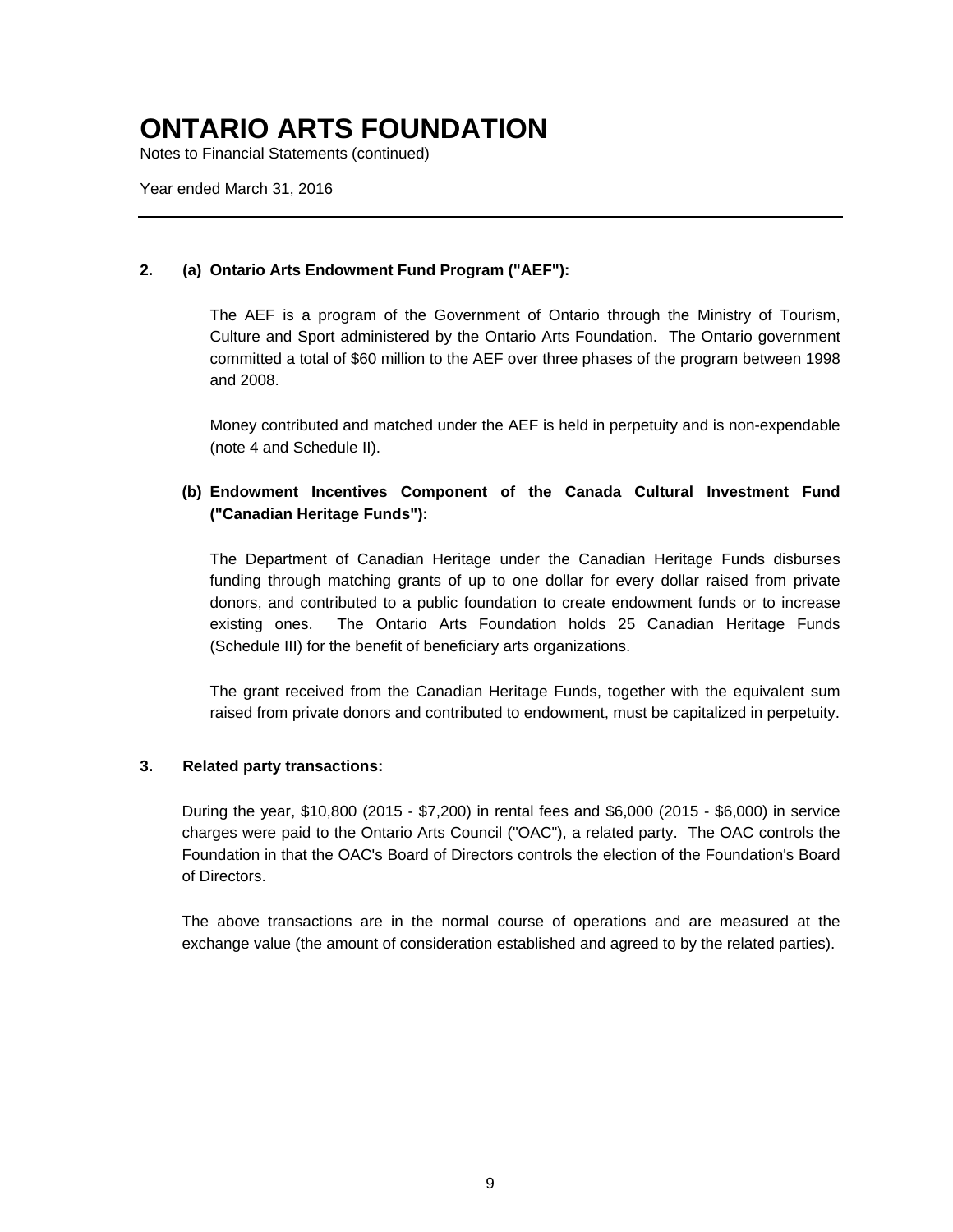Notes to Financial Statements (continued)

Year ended March 31, 2016

#### **4. Endowment Fund balances:**

Included in fund balances (Schedule I) are the non-expendable or endowment portions. These amounts are as follows:

|                                           | 2016             | 2015             |
|-------------------------------------------|------------------|------------------|
| Ontario Arts Endowment Funds              | 46,614,028<br>S  | 46,377,383<br>\$ |
| Endowment Incentives Component of         |                  |                  |
| the Canada Cultural Investment Fund       | 5,933,803        | 5,464,076        |
| Tafelmusik Baroque Orchestra Horst Dantz  |                  |                  |
| and Don Quick Endowed Fund                | 1,222,750        | 1,222,750        |
| Paul de Hueck and Norman Walford Fund     | 768,388          | 669,188          |
| Hugh D. McKellar Fund                     | 120,000          | 120,000          |
| Laura Ciruls Painting Fund                | 103,402          | 103,402          |
| Tafelmusic Baroque Orchestra Jeanne Lamon |                  |                  |
| Young Artist Fund                         | 113,415          | 88,113           |
| Louis Applebaum Composers Fund            | 82,992           | 82,992           |
| Mary Jolliffe Fund                        | 45,789           | 45,789           |
| Orford String Quartet Fund                | 18.220           | 18,220           |
| Company Theatre Endowment Fund            | 30,000           | 15,000           |
| Christina and Louis Quilico Fund          | 13,398           | 13,398           |
| Harry Freedman Recording Fund             | 2,500            |                  |
| Violet Archer Fund                        | 1,000            |                  |
|                                           | \$<br>55,069,685 | \$<br>54,220,311 |

The expendable portion of the funds are calculated as follows:

|                                                           |   |                                        |            | <b>Ontario Arts</b>                    |                                     |    | <b>Endowment Incentives</b>         |
|-----------------------------------------------------------|---|----------------------------------------|------------|----------------------------------------|-------------------------------------|----|-------------------------------------|
|                                                           |   |                                        | Endowments |                                        |                                     |    | Component of the Canada             |
|                                                           |   |                                        |            | Fund                                   |                                     |    | <b>Cultural Investment Fund</b>     |
|                                                           |   | 2016                                   |            | 2015                                   | 2016                                |    | 2015                                |
| Aggregate market value<br>Endowment portion<br>Expendable | S | 59,360,367<br>46.614.028<br>12,746,339 |            | 62.019.007<br>46.377.383<br>15,641,624 | 7,316,728<br>5,933,803<br>1,382,925 | S. | 7,180,956<br>5,464,076<br>1,716,880 |

No payout or award will be made from any fund where there is an undistributed loss or where it would lead to an undistributed loss.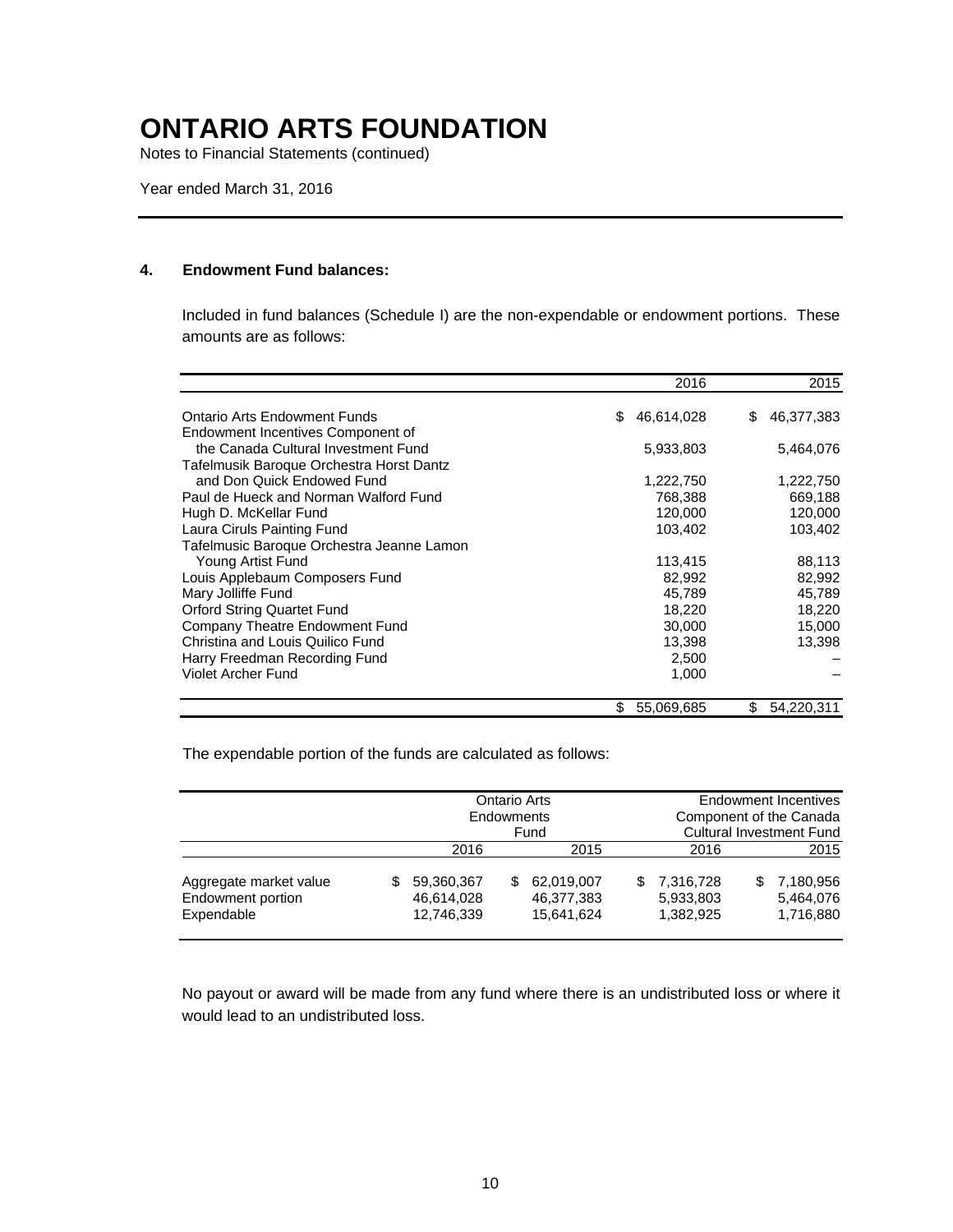Notes to Financial Statements (continued)

Year ended March 31, 2016

#### **5. Fund administration fees and investment management fees:**

Administration fees are charged by the Foundation for providing day-to-day administrative support and services to the Restricted and Endowment Funds held by the Foundation. As permitted in the respective agreements establishing the funds, the Foundation has levied an administration fee, either on a fixed or percentage basis, on the funds held or on the annual investment income earned by the funds held by the Foundation. These fees, totalling \$373,956 (2015 - \$353,718), are included in the income of the Operating Fund and the expenditures of the Restricted and Endowment Funds (Schedule I).

Investment management and incentive fees are levied by the investment managers in the aggregate and charged to the funds on a pro rata basis. Management fees are charged based on a fixed rate, and where applicable, incentive fees are charged based on investment performance, and may fluctuate year to year. These fees are included in the expenditures of the Restricted and Endowment Funds (Schedule I).

#### **6. Awards and payout:**

Included in awards and payout (Schedule I) is the following:

Payout of income to fund awards is determined by the Board of Directors and calculated for the year ended March 31, 2016 at 4.5% of the average annual market value for the three years ended December 31, 2015, not including contributions made in 2015, unless otherwise provided for in agreements with donors.

#### **7. Investments and investment gain of the Restricted Fund:**

(a) The mix of investment funds is as follows:

|                           | 2016       | 2015 |
|---------------------------|------------|------|
|                           |            |      |
| Cash and cash equivalents | 3%         | 4%   |
| Canadian equities         | <b>20%</b> | 19%  |
| Foreign equities          | 39%        | 42%  |
| Fixed income securities   | 28%        | 25%  |
| Alternative               | 10%        | 10%  |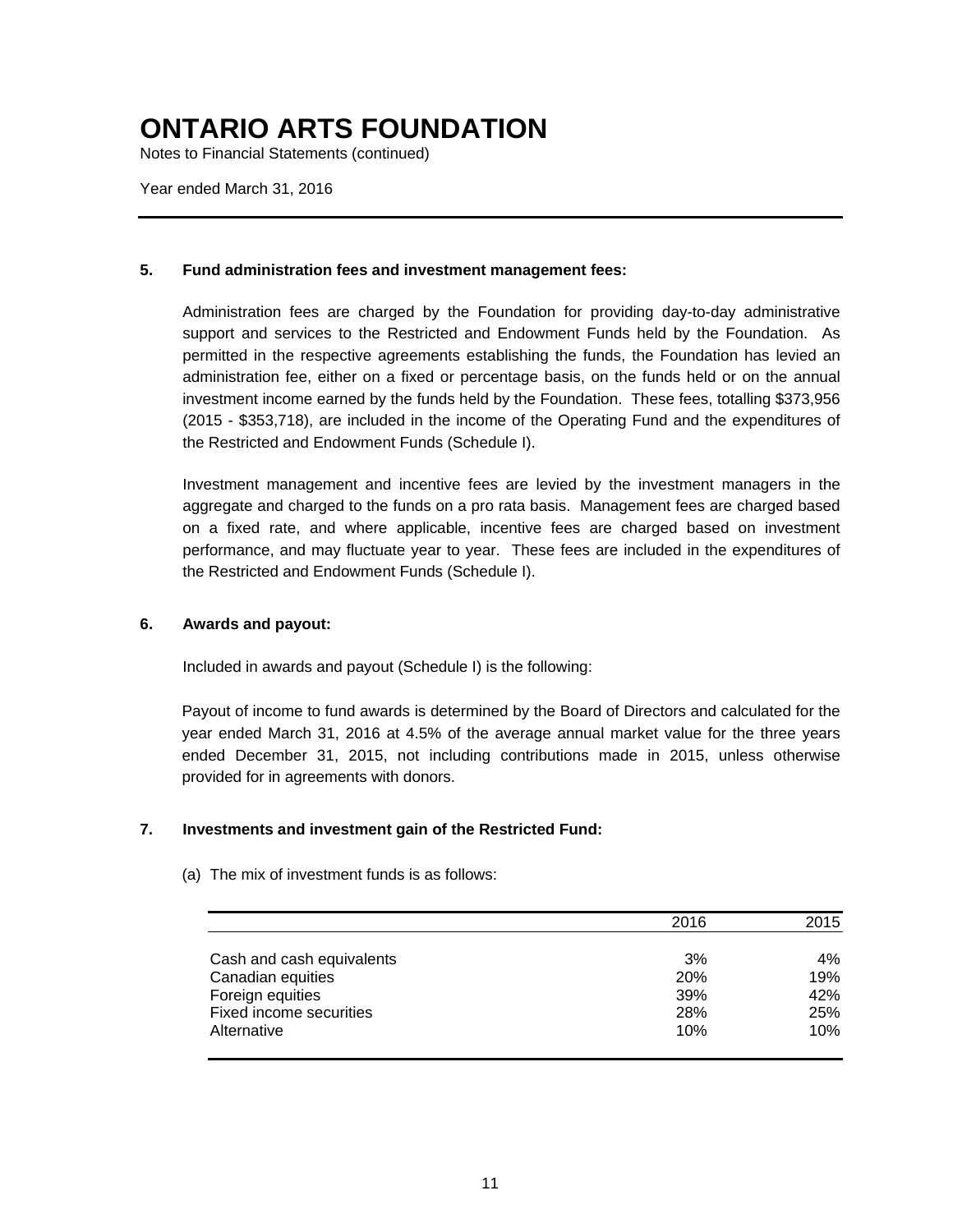Notes to Financial Statements (continued)

Year ended March 31, 2016

#### **7. Investments and investment gain of the Restricted Fund (continued):**

The Foundation currently holds \$19,881,411 (2015 - \$18,438,867) in fixed income securities that are exposed to interest rate risk. The coupons range from 0.50% to 10.95% (2015 - 0.5% to 10.95%). The Foundation is also exposed to other risk in its investment holdings (note 8(b) and (c)).

#### (b) Net investment gain comprises the following:

|                                                                             |                               | 2016 | 2015                          |
|-----------------------------------------------------------------------------|-------------------------------|------|-------------------------------|
| Gain on sale of investments<br>Income distributions<br><b>Bank interest</b> | 736.274<br>3,045,518<br>2.057 |      | 843,069<br>3,504,115<br>1,883 |
|                                                                             | 3,783,849                     |      | 4,349,067                     |

#### **8. Financial instruments:**

(a) Liquidity risk:

Liquidity risk is the risk that the Foundation will be unable to fulfill its obligations on a timely basis or at a reasonable cost. The Foundation manages its liquidity risk by monitoring its operating requirements. The Foundation prepares budget and cash forecasts to ensure it has sufficient funds to fulfill its obligations.

Accounts payable and accrued liabilities are generally due within 60 days of receipt of an invoice.

There have been no significant changes to the liquidity risk exposure from 2015.

(b) Interest rate and foreign currency risk:

Interest rate risk is the risk that the market value of the Foundation's investments will fluctuate due to changes in market interest rates. To properly manage the Foundation's interest rate risk, appropriate guidelines on the weighting and duration for the bonds and other fixed income investments are set and monitored.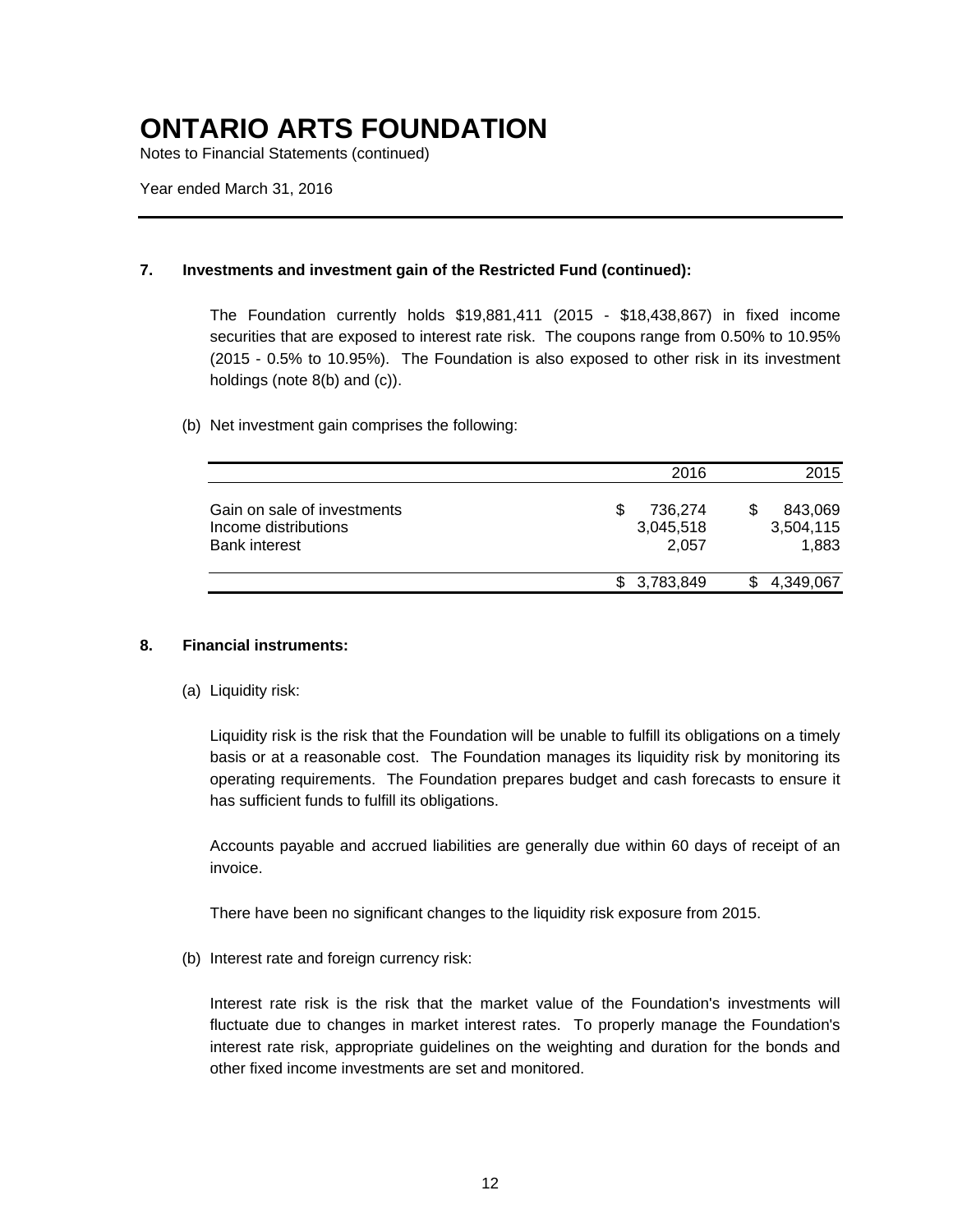Notes to Financial Statements (continued)

Year ended March 31, 2016

#### **8. Financial instruments (continued):**

Foreign currency risk is the risk that the value or future cash flows of a financial instrument will fluctuate because of changes in foreign exchange rates. The Foundation primarily invests in financial instruments and enters into transactions denominated in various foreign currencies, other than its measurement currency. Consequently, the Foundation is exposed to risk that the exchange rates of the various currencies may change in a manner that has an adverse effect on the value of the portion of the Foundation's assets or liabilities denominated in currencies other than the Canadian dollar.

#### (c) Market risk:

Market risk arises as a result of trading equities and fixed income securities. Fluctuations in the market expose the Foundation to a risk of loss. The Foundation uses two (2015 two) professional investment managers to advise on investment risks, asset selection and mix to achieve an appropriate balance between risks and returns. The Board of Directors of the Foundation monitors investments decisions and results and meets regularly with the investment managers.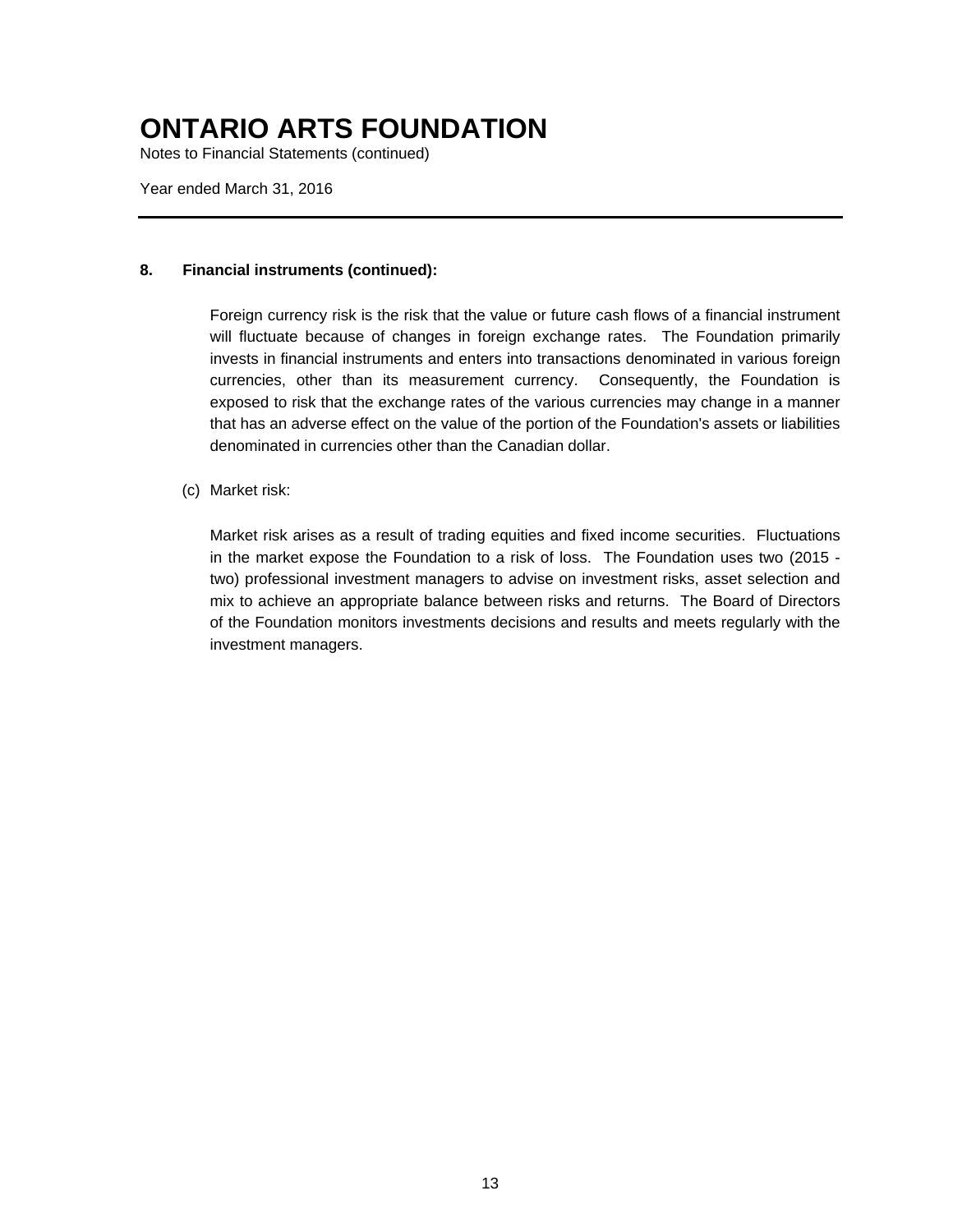#### **Schedule I Ontario Arts Foundation Schedule of Restricted and Endowment Funds**

|                                                                                                                                                                                                                                                                                                                                                                                                                                                                                                                                                                                                                                                                                         | Fund<br><b>Balances</b><br>March 31, 2015                                                                                                                                                   | <b>Contributions</b><br><b>Received</b>                                                                                                                                                                                                                     |     | Investment<br><b>Income</b>                                                                                                                                           |                                                          | <b>Expenses</b><br>(Note 5)                                                                                                                                                                      | Awards<br>and Payout<br>(Note 6)                                                                                                                              | Fund<br><b>Balances</b><br>March 31, 2016                                                                                                                                                     |
|-----------------------------------------------------------------------------------------------------------------------------------------------------------------------------------------------------------------------------------------------------------------------------------------------------------------------------------------------------------------------------------------------------------------------------------------------------------------------------------------------------------------------------------------------------------------------------------------------------------------------------------------------------------------------------------------|---------------------------------------------------------------------------------------------------------------------------------------------------------------------------------------------|-------------------------------------------------------------------------------------------------------------------------------------------------------------------------------------------------------------------------------------------------------------|-----|-----------------------------------------------------------------------------------------------------------------------------------------------------------------------|----------------------------------------------------------|--------------------------------------------------------------------------------------------------------------------------------------------------------------------------------------------------|---------------------------------------------------------------------------------------------------------------------------------------------------------------|-----------------------------------------------------------------------------------------------------------------------------------------------------------------------------------------------|
| Ontario Arts Endowment Funds (Schedule II) (Note 2 (a))                                                                                                                                                                                                                                                                                                                                                                                                                                                                                                                                                                                                                                 | \$<br>62,019,007 \$                                                                                                                                                                         | 236,647 \$                                                                                                                                                                                                                                                  |     | 507,000 \$                                                                                                                                                            |                                                          | $(754,890)$ \$                                                                                                                                                                                   | $(2,647,397)$ \$                                                                                                                                              | 59,360,367                                                                                                                                                                                    |
| Endowment Incentives Component of the Canada<br>Cultural Investment Fund (Schedule III) (Note 2 (b))                                                                                                                                                                                                                                                                                                                                                                                                                                                                                                                                                                                    | 7,180,956                                                                                                                                                                                   | 469,727                                                                                                                                                                                                                                                     |     | 67,599                                                                                                                                                                |                                                          | (88,939)                                                                                                                                                                                         | (312, 615)                                                                                                                                                    | 7,316,728                                                                                                                                                                                     |
| Tafelmusik Baroque Orchestra Horst Dantz and Don Quick Endowed Fund<br>Paul de Hueck and Norman Walford Fund<br>Virgina Cooper Fund<br>Ontario Arts Foundation Artist Educator Fund<br>Hugh D. McKellar Fund<br>Louis Applebaum Composers Fund<br>Laura Ciruls Painting Fund<br>Gina Wilkinson Fund<br>Tafelmusik Baroque Orchestra Jeanne Lamon Young Artist Fund<br>William and Mary Corcoran Craft Fund<br>Siminovitch Prize in Theatre Fund<br>Tim Sims Encouragement Fund<br>Kathleen McMorrow Canadian Music Fund<br><b>Orford String Quartet Fund</b><br>K. M. Hunter Charitable Foundation<br>Mary Jolliffe Fund<br>Wuchien Michael Than Fund<br>Company Theatre Endowment Fund | 1,623,977<br>1,002,845<br>614,857<br>277,084<br>180,269<br>161,471<br>147,699<br>142,242<br>96,340<br>71,520<br>3,251<br>59,367<br>$\sim$<br>49,795<br>48,000<br>42,083<br>21,878<br>16,400 | $\overline{\phantom{a}}$<br>99,200<br>300<br>$\overline{\phantom{a}}$<br>$\overline{\phantom{a}}$<br>$\overline{\phantom{a}}$<br>25,302<br>199,378<br>2,500<br>49,207<br>$\overline{\phantom{a}}$<br>51,000<br>$\overline{\phantom{a}}$<br>50,000<br>15,000 | 212 | 13,139<br>10,717<br>5,342<br>2,300<br>1,601<br>1,492<br>1,367<br>1,100<br>1,073<br>635<br>568<br>285<br>1,064<br>460<br>$\overline{\phantom{a}}$<br>388<br>523<br>310 |                                                          | (19,658)<br>(12, 748)<br>(7, 283)<br>(3,316)<br>(2, 107)<br>(1,953)<br>(1,774)<br>(1,723)<br>(1,285)<br>(833)<br>(70, 500)<br>(5, 387)<br>(379)<br>(603)<br>(3,000)<br>(510)<br>(1,481)<br>(270) | (70, 699)<br>(20,000)<br>(15,000)<br>(7,500)<br>(7, 123)<br>(4,500)<br>(8,000)<br>(4,549)<br>(3,000)<br>(65,000)<br>(5,000)<br>(48,000)<br>(35, 450)<br>(777) | 1,546,759<br>1,080,014<br>597,916<br>268,868<br>172,640<br>161,010<br>142,792<br>133,831<br>116,881<br>68,322<br>67,697<br>51,765<br>49,892<br>49,652<br>48,000<br>41,961<br>35,470<br>30,663 |
| Ellen Ross Stuart Fund<br>Dufferin Arts Council Reed Cooper Memorial Bursary Fund<br>Christopher Dedrick Music Fund<br>Christina and Louis Quilico Fund<br>Douglas James Dales Fund<br><b>Stuart Conger Endowment Fund</b><br>Elizabeth L. Gordon Art Program<br>Harry Freedman Recording Fund<br><b>Richard Vaillancourt Fund</b><br>Violet Archer Fund<br><b>Eldred Family Fund</b><br>Ruth Schwartz Foundation                                                                                                                                                                                                                                                                       | \$<br>$\overline{\phantom{a}}$<br>20,960<br>19,310<br>13,470<br>13,362<br>25,000<br>$\overline{\phantom{a}}$<br>2,173<br>374<br>73,853,690                                                  | 30,612<br>30,000<br>$\overline{\phantom{a}}$<br>50,000<br>2,500<br>1,000<br>$\overline{a}$<br>12,000<br>1,324,585<br>\$                                                                                                                                     |     | 77<br>115<br>194<br>178<br>125<br>125<br>617,819<br>\$                                                                                                                | 3<br>10<br>21<br>$\overline{4}$<br>$\overline{4}$<br>-\$ | (116)<br>(131)<br>(254)<br>(234)<br>(162)<br>(160)<br>(5,000)<br>(11)<br>(27)<br>(4)<br>(4)<br>$(984, 742)$ \$                                                                                   | (60,000)<br>(12,000)<br>$(3,326,610)$ \$                                                                                                                      | 30,573<br>29,984<br>20,900<br>19,254<br>13,433<br>13,327<br>10,003<br>2,499<br>2,167<br>1,000<br>374<br>71,484,742                                                                            |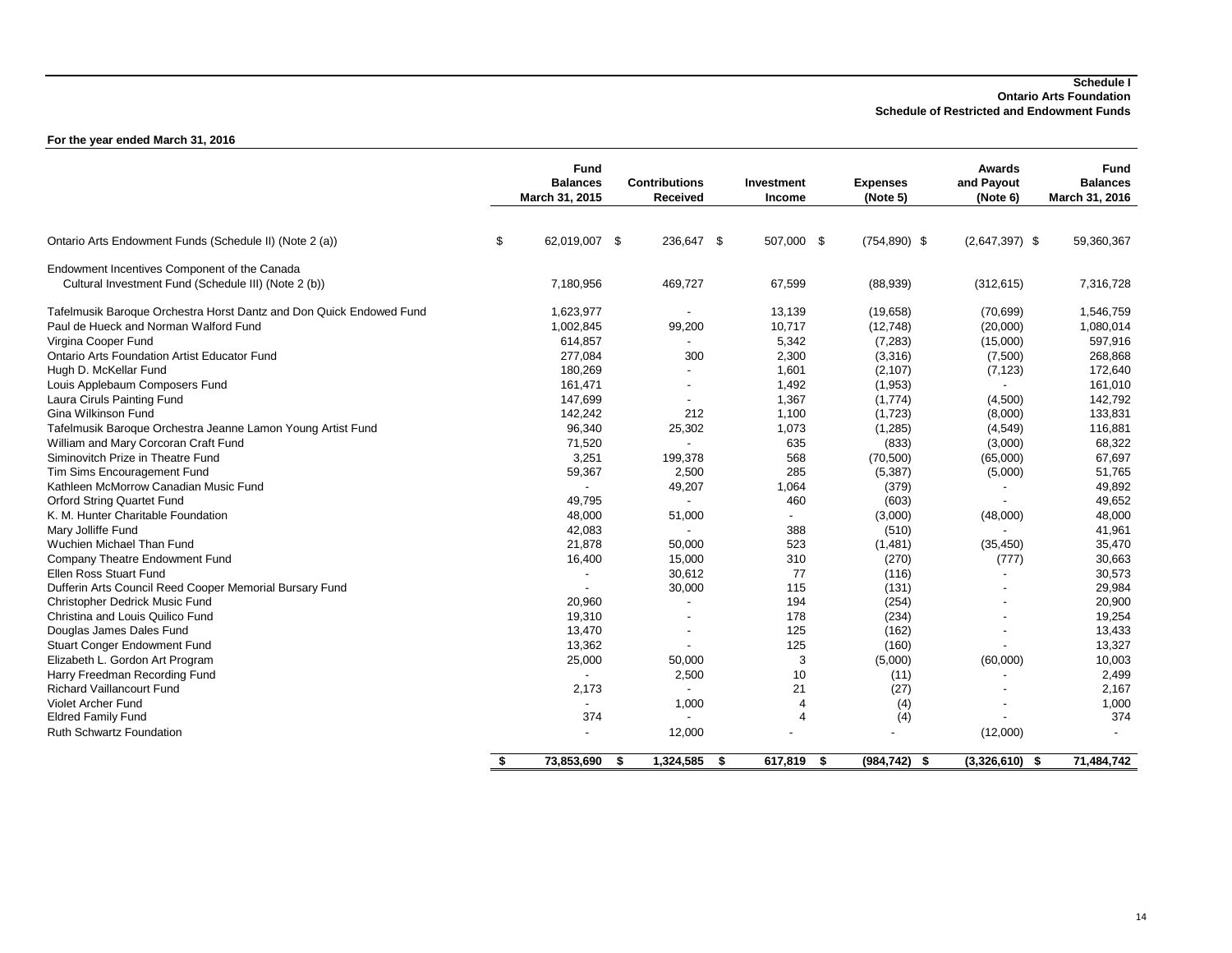**Ontario Arts Foundation**

**Schedule of the Arts Endowment Funds**

| For the year ended March 31, 2016 |  |  |  |  |  |
|-----------------------------------|--|--|--|--|--|
|-----------------------------------|--|--|--|--|--|

|                                                   | <b>Fund</b>      |                      |                      |                  |                 |              | <b>Fund</b>     |
|---------------------------------------------------|------------------|----------------------|----------------------|------------------|-----------------|--------------|-----------------|
|                                                   | <b>Balances</b>  | <b>Contributions</b> | <b>Transfers</b>     | Investment       |                 |              | <b>Balances</b> |
|                                                   | March 31, 2015   | Received             | <b>Between Funds</b> | Income           | <b>Expenses</b> | Payout       | March 31, 2016  |
| <b>Ontario Arts Endowment Funds</b>               |                  |                      |                      |                  |                 |              |                 |
| <b>Individual Funds</b>                           |                  |                      |                      |                  |                 |              |                 |
| 4th Line Theatre Company                          | \$<br>133,480 \$ | $\blacksquare$       | \$                   | \$<br>$1,078$ \$ | $(1,620)$ \$    | $(5,819)$ \$ | 127,119         |
| A Space                                           | 14,327           |                      |                      | 117              | (174)           | (624)        | 13,646          |
| Agnes Etherington Art Centre                      | 583,643          |                      |                      | 4,723            | (7,092)         | (25, 442)    | 555,832         |
| Algonquin Arts Council                            | 18,133           |                      |                      | 146              | (221)           | (790)        | 17,268          |
| Amabile Choirs of London, Canada                  | 79,617           |                      |                      | 645              | (969)           | (3, 471)     | 75,822          |
| Amadeus Choir of Greater Toronto                  | 87,938           |                      |                      | 713              | (1,069)         | (3,833)      | 83,749          |
| Amici Chamber Ensemble                            | 8,501            |                      |                      | 69               | (105)           | (371)        | 8,094           |
| Arcady                                            | 6,575            |                      |                      | 53               | (81)            | (287)        | 6,260           |
| Arraymusic                                        | 86,578           |                      |                      | 699              | (1,051)         | (3,774)      | 82,452          |
| Art Gallery of Algoma                             | 141,677          |                      |                      | 1,146            | (1,721)         | (6, 176)     | 134,926         |
| Art Gallery of Burlington                         | 588,315          |                      |                      | 4,760            | (7, 149)        | (25, 646)    | 560,280         |
| Art Gallery of Guelph                             | 462,826          |                      |                      | 3,746            | (5,626)         | (20, 176)    | 440,770         |
| Art Gallery of Hamilton                           | 3,368,075        |                      |                      | 27,247           | (40, 925)       | (146, 824)   | 3,207,573       |
| Art Gallery of Mississauga                        | 14,608           |                      |                      | 117              | (177)           | (637)        | 13,911          |
| Art Gallery of Northumberland                     | 103,257          |                      |                      | 836              | (1, 255)        | (4,501)      | 98,337          |
| Art Gallery of Peterborough                       | 131,303          |                      |                      | 1,062            | (1, 597)        | (5, 724)     | 125,044         |
| Art Gallery of Sudbury / Galerie d'art de Sudbury | 190,782          |                      |                      | 1,543            | (2,316)         | (8, 317)     | 181,692         |
| Art Gallery of Windsor                            | 554,425          |                      |                      | 4,485            | (6,738)         | (24, 169)    | 528,003         |
| Art Gallery of York University                    | 42,696           |                      |                      | 346              | (519)           | (1,861)      | 40,662          |
| Art Starts Neighbourhood Cultural Centre          | 34,115           |                      |                      | 275              | (414)           | (1, 487)     | 32,489          |
| Artengine                                         | 6,674            |                      |                      | 55               | (81)            | (291)        | 6,357           |
| <b>Artheart Community Art Centre</b>              | 20,030           |                      |                      | 161              | (243)           | (873)        | 19,075          |
| Arts Council of Sault Ste. Marie and District     | 5,215            |                      |                      | 42               | (63)            | (227)        | 4,967           |
| Arts Etobicoke                                    | 303,567          |                      |                      | 2,456            | (3,688)         | (13, 236)    | 289,099         |
| Arts for Children and Youth                       | 316,277          |                      |                      | 2,558            | (3,844)         | (13, 787)    | 301,204         |
| Arts Ottawa East-Est                              | 50,892           |                      |                      | 411              | (620)           | (2, 218)     | 48,465          |
| B.A.A.N.N. Theatre Centre                         | 57,134           |                      |                      | 463              | (694)           | (2, 491)     | 54,412          |
| <b>Ballet Creole</b>                              | 48,540           |                      |                      | 393              | (593)           | (2, 116)     | 46,224          |
| Ballet Jörgen Canada                              | 197,213          |                      |                      | 1,595            | (2, 396)        | (8,596)      | 187,816         |
| <b>Bluewater Summer Playhouse</b>                 | 58,427           |                      | $\overline{a}$       | 473              | (710)           | (2, 547)     | 55,643          |
| <b>Blyth Festival</b>                             | 262,737          |                      |                      | 2,125            | (3, 191)        | (11, 453)    | 250,218         |
| <b>Brampton Arts Council</b>                      | 63,482           |                      |                      | 585              | (770)           |              | 63,297          |
| Brantford Symphony Orchestra Association          | 60,628           |                      |                      | 492              | (737)           | (2,643)      | 57,740          |
| <b>Brockville Concert Association</b>             | 17,404           |                      |                      | 141              | (212)           | (759)        | 16,574          |
| <b>Brott Music Festival</b>                       | 295,158          |                      |                      | 2,387            | (3, 587)        | (12, 867)    | 281,091         |
| <b>Buddies in Bad Times Theatre</b>               | 190,472          |                      |                      | 1,543            | (2, 314)        | (8,303)      | 181,398         |
|                                                   |                  |                      |                      |                  |                 |              |                 |
| C The Visual Arts Foundation                      | 97,932           |                      |                      | 792<br>1,034     | (1, 187)        | (4,269)      | 93,268          |
| C.C.M.C. Music Gallery                            | 127,871          |                      |                      |                  | (1, 554)        | (5, 574)     | 121,777         |
| Canadian Art Foundation                           | 257,511          |                      |                      | 2,083            | (3, 130)        | (11, 225)    | 245,239         |
| Canadian Bookbinders and Book Artists Guild       | 147,402          | 8,500                |                      | 1,191            | (1, 819)        | (6, 409)     | 148,865         |
| Canadian Children's Book Centre                   | 298,450          |                      |                      | 2,414            | (3,627)         | (13,010)     | 284,227         |
| Canadian Children's Opera Company                 | 122,945          |                      |                      | 994              | (1, 494)        | (5, 354)     | 117,091         |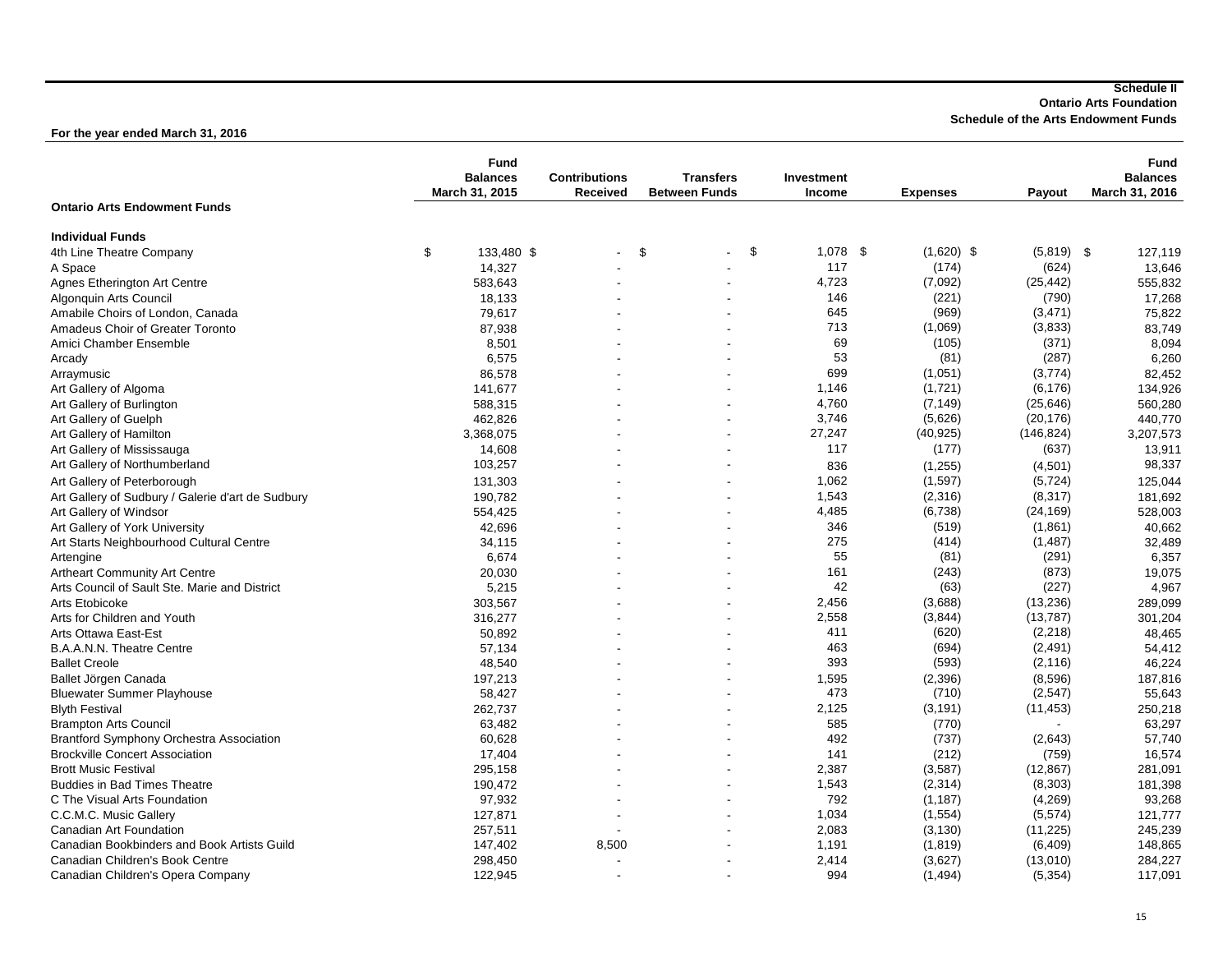**Ontario Arts Foundation**

**Schedule of the Arts Endowment Funds**

|                                                | <b>Fund</b><br><b>Balances</b> | <b>Contributions</b> | <b>Transfers</b>     | Investment |                     |                    | <b>Fund</b><br><b>Balances</b> |
|------------------------------------------------|--------------------------------|----------------------|----------------------|------------|---------------------|--------------------|--------------------------------|
|                                                | March 31, 2015                 | <b>Received</b>      | <b>Between Funds</b> | Income     | <b>Expenses</b>     | <b>Payout</b>      | March 31, 2016                 |
| <b>Ontario Arts Endowment Funds</b>            |                                |                      |                      |            |                     |                    |                                |
| Canadian Conference of the Arts                | 243,991                        |                      |                      | 2,257      | (2,965)             |                    | 243,283                        |
| Canadian Contemporary Dance Theatre            | 143,168                        |                      |                      | 1,158      | (1,739)             | (6, 241)           | 136,346                        |
| Canadian Cultural Society of the Deaf          | 55,851                         |                      |                      | 452        | (681)               | (2, 434)           | 53,188                         |
| Canadian Film Centre                           | 4,418,851                      |                      |                      | 35,750     | (53, 695)           | (192, 627)         | 4,208,279                      |
| Canadian Stage                                 | 1,299,940                      |                      |                      | 10,516     | (15, 797)           | (56, 672)          | 1,237,987                      |
| Cantabile Choirs of Kingston                   | 109,328                        |                      |                      | 883        | (1, 331)            | (4,766)            | 104,114                        |
| Capitol Theatre Heritage Foundation            | 143,156                        |                      |                      | 1,159      | (1,738)             | (6, 241)           | 136,336                        |
| <b>Carousel Players</b>                        | 139,160                        |                      |                      | 1,127      | (1,691)             | (6,066)            | 132,530                        |
| Centre for Indigenous Theatre                  | 81,176                         |                      |                      | 657        | (987)               | (3,539)            | 77,307                         |
| Choirs Ontario                                 | 243,174                        |                      |                      | 1,968      | (2,955)             | (10,601)           | 231,586                        |
| Chorus Niagara                                 | 132,093                        | 250                  |                      | 1,075      | (1,606)             | (5,757)            | 126,055                        |
| Cinefest Sudbury International Film Festival   | 38,107                         |                      |                      | 307        | (464)               | (1,661)            | 36,289                         |
| <b>CKCU Ottawa Folk Festival</b>               | 38,015                         |                      |                      | 308        | (463)               | (1,657)            | 36,203                         |
| Clay and Paper Theatre                         | 14,961                         |                      |                      | 121        | (182)               | (652)              | 14,248                         |
| Common Boots Theatre                           | 66,263                         |                      |                      | 537        | (804)               | (2,889)            | 63,107                         |
| Compagnie Vox Théâtre                          | 20,591                         |                      |                      | 166        | (251)               | (898)              | 19,608                         |
| <b>Contact Contempory Music</b>                | 1,162                          |                      |                      | 10         | (13)                | (51)               | 1,108                          |
| Continuum Contemporary Music                   | 13,676                         |                      |                      | 110        | (166)               | (594)              | 13,026                         |
| <b>Corpus Dance Projects</b>                   | 4,937                          |                      |                      | 40         | (60)                | (215)              | 4,702                          |
| <b>Craft Ontario</b>                           | 67,492                         |                      |                      | 547        | (820)               | (2,942)            | 64,277                         |
| <b>Creative Works Studio</b>                   | 7,961                          |                      |                      | 63         | (99)                | (347)              | 7,578                          |
| <b>Dance Collection Danse</b>                  | 90,753                         |                      |                      | 734        | (1, 101)            | (3,956)            | 86,430                         |
| Dancemakers                                    | 112,238                        |                      |                      | 908        | (1, 363)            | (4,892)            | 106,891                        |
| <b>Dancer Transition Resource Centre</b>       | 173,329                        |                      |                      | 1,403      | (2, 106)            | (7, 556)           | 165,070                        |
| Dancetheatre David Earle                       | 4,393                          |                      |                      | 34         | (53)                | (192)              | 4,182                          |
| <b>DanceWorks</b>                              | 155,198                        |                      |                      | 1,255      | (1,887)             | (6, 765)           | 147,801                        |
| <b>DAREarts Foundation</b>                     | 67,303                         |                      |                      | 545        | (818)               | (2,934)            | 64,096                         |
| DE-BA-JEH-MU-JIG Theatre Group                 | 82,372                         |                      |                      | 667        | (1,003)             | (3,588)            | 78,448                         |
| Definitely Superior Art Gallery of Thunder Bay | 25,160                         |                      |                      | 205        | (306)               | (1,097)            | 23,962                         |
| Design Exchange                                | 25,906                         |                      |                      | 210        | (316)               | (1, 129)           | 24,671                         |
| <b>DNA Theatre</b>                             | 48,728                         |                      |                      | 394        | (595)               | (2, 124)           | 46,403                         |
| <b>Drayton Entertainment</b>                   | 1,078,764                      | 38,535               |                      | 9,195      | (13, 288)           | (46, 672)          | 1,066,534                      |
| Dufferin Arts Council                          | 133,116                        | 20,000               |                      | 1,121      | (1,706)             | (7,010)            | 145,521                        |
| Dundas Valley School of Art                    | 186,160                        |                      |                      | 1,506      | (2, 262)            | (8, 115)           | 177,289                        |
| Ed Video Media Arts Centre                     | 6,892                          |                      |                      | 57         | (84)                | (300)              | 6,565                          |
| <b>Elmer Iseler Singers</b>                    | 218,310                        |                      |                      | 1,770      | (2,653)             | (9, 468)           | 207,959                        |
| <b>Elora Festival</b>                          | 133,766                        |                      |                      | 1,082      | (1,624)             | (5,831)            | 127,393                        |
| <b>Equity Showcase Theatre</b>                 | 94,535                         |                      |                      | 763        | (1, 148)            | (4, 121)           | 90,029                         |
| <b>Esprit Orchestra</b>                        | 246,838                        |                      |                      | 2,014      | (2,999)             | (10,088)           | 235,765                        |
|                                                |                                |                      |                      | 1,809      |                     |                    |                                |
| Factory Theatre Lab<br>Festival of the Sound   | 223,440<br>174,635             |                      |                      | 1,412      | (2,713)<br>(2, 122) | (9,740)<br>(7,613) | 212,796<br>166,312             |
|                                                | 31,029                         |                      |                      | 252        | (379)               |                    | 29,549                         |
| <b>Forest City Gallery</b>                     | 235,116                        |                      |                      | 1,903      |                     | (1, 353)           | 223,953                        |
| Fringe of Toronto Theatre Festival             |                                |                      |                      |            | (2, 857)            | (10, 209)          |                                |
| <b>Fujiwara Dance Inventions</b>               | 23,112                         |                      |                      | 188        | (280)               | (1,008)            | 22,012                         |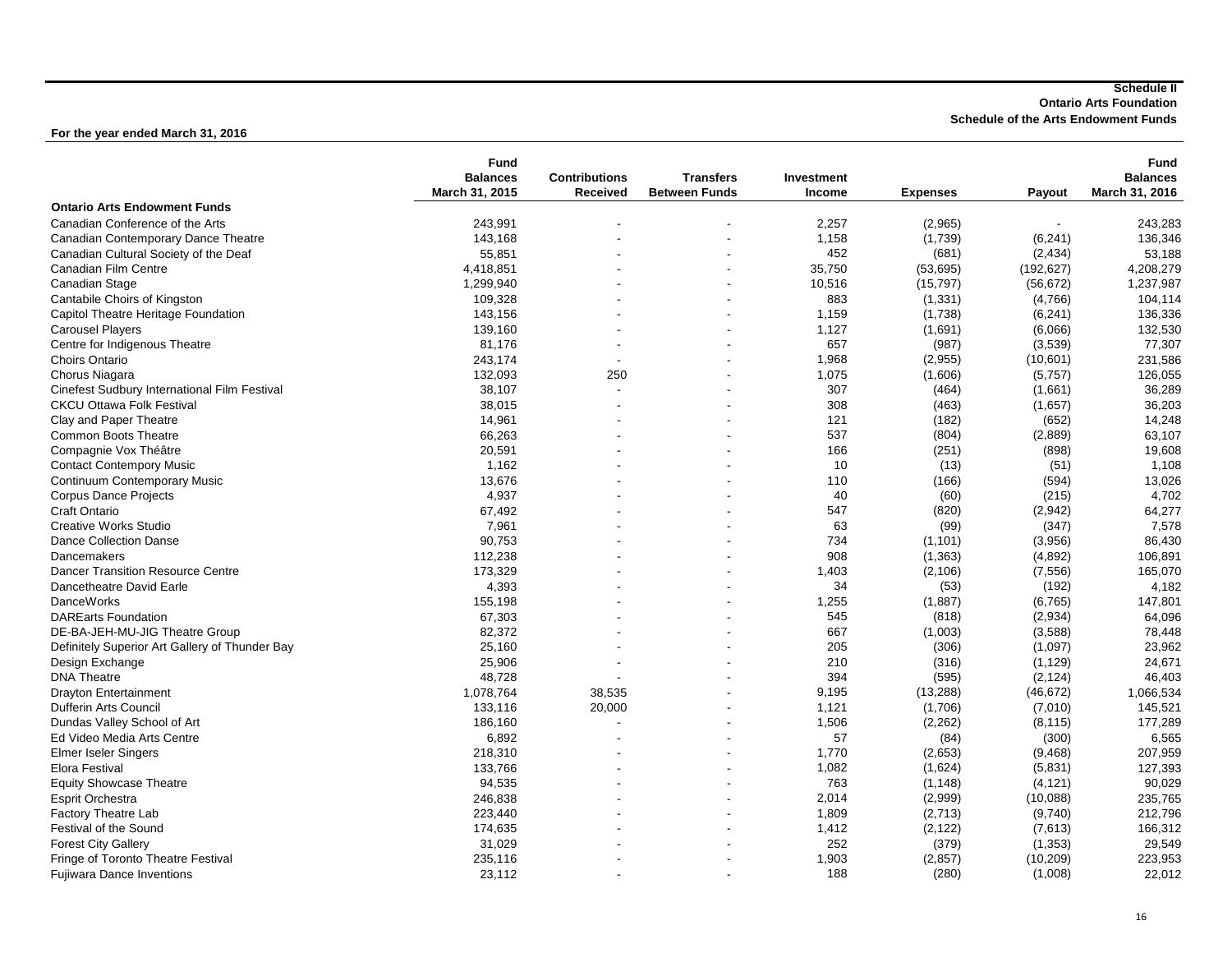**Ontario Arts Foundation**

**Schedule of the Arts Endowment Funds**

|                                                        | <b>Fund</b>        |                          |                      |            |                 |                   | <b>Fund</b>     |
|--------------------------------------------------------|--------------------|--------------------------|----------------------|------------|-----------------|-------------------|-----------------|
|                                                        | <b>Balances</b>    | <b>Contributions</b>     | <b>Transfers</b>     | Investment |                 |                   | <b>Balances</b> |
|                                                        | March 31, 2015     | <b>Received</b>          | <b>Between Funds</b> | Income     | <b>Expenses</b> | Payout            | March 31, 2016  |
| <b>Ontario Arts Endowment Funds</b>                    |                    |                          |                      |            |                 |                   |                 |
| Fusion: The Ontario Clay and Glass Association         | 73,691             | $\overline{\phantom{a}}$ |                      | 597        | (896)           | (3,212)           | 70,180          |
| Gallery 44 Centre for Contemporary Photography         | 107,451            |                          |                      | 870        | (1,305)         | (4,684)           | 102,332         |
| <b>Gallery Stratford</b>                               | 122,812            |                          |                      | 994        | (1, 491)        | (5, 354)          | 116,961         |
| <b>Gallery TPW</b>                                     | 15,009             |                          |                      | 122        | (181)           | (654)             | 14,296          |
| <b>Gardiner Museum</b>                                 | 1,021,782          |                          |                      | 8,268      | (12, 416)       | (44, 542)         | 973,092         |
| Georgian Bay Symphony                                  | 65,766             |                          |                      | 534        | (799)           | (2,867)           | 62,634          |
| Glenhyrst Art Gallery of Brant                         | 111,809            |                          |                      | 905        | (1,358)         | (4, 874)          | 106,482         |
| <b>Grand Philharmonic Choir</b>                        | 20,164             |                          |                      | 163        | (246)           | (879)             | 19,202          |
| <b>Guelph Arts Council</b>                             | 59,210             |                          |                      | 479        | (721)           | (2,581)           | 56,387          |
| Guelph Chamber Choir                                   | 36,707             |                          |                      | 298        | (447)           | (1,600)           | 34,958          |
| Guelph Jazz Festival                                   | 50,521             |                          |                      | 409        | (614)           | (2,202)           | 48,114          |
| Guelph Youth Music Centre                              | 215,527            |                          |                      | 1,744      | (2,617)         | (9,380)           | 205,274         |
| Haliburton Highlands Guild of Fine Arts                | 12,762             |                          |                      | 103        | (154)           | (556)             | 12,155          |
| Hamilton Artists Inc.                                  | 14,028             |                          |                      | 112        | (170)           | (612)             | 13,358          |
| <b>Hamilton Arts Council</b>                           | 44,513             |                          |                      | 360        | (541)           | (1,940)           | 42,392          |
| Hamilton Philharmonic Orchestra                        | 473,366            | 10,000                   |                      | 3,950      | (5,798)         | (20, 567)         | 460,951         |
| Hannaford Street Silver Band                           | 75,981             |                          |                      | 615        | (922)           | (3, 312)          | 72,362          |
| Homer Watson House & Gallery                           | 86,797             |                          |                      | 703        | (1,054)         | (3,784)           | 82,662          |
| <b>Hot Docs</b>                                        | 5,307              |                          |                      | 44         | (64)            |                   | 5,056           |
| Huntsville Festival of the Arts                        | 125,663            |                          |                      | 1,016      | (1,525)         | (231)<br>(5, 478) | 119,676         |
|                                                        |                    |                          |                      | 2,213      |                 |                   | 260,549         |
| Idea Exchange                                          | 273,586<br>152,260 |                          |                      | 1,231      | (3,324)         | (11, 926)         | 145,003         |
| Inner City Angels                                      | 347,544            |                          |                      | 2,812      | (1,851)         | (6,637)           | 330,984         |
| Inside Out Toronto Lesbian & Gay Film & Video Festival |                    |                          |                      | 213        | (4,222)         | (15, 150)         |                 |
| Kaeja d'Dance                                          | 26,180             |                          |                      | 186        | (317)           | (1, 141)          | 24,935          |
| Kingston Artists' Association                          | 23,006             |                          |                      | 24         | (280)           | (1,003)           | 21,909          |
| Kingston Regional Arts Council                         | 2,618              |                          |                      |            | (31)            | (114)             | 2,497           |
| Kingston Symphony Association                          | 614,065            | 5,320                    |                      | 5,032      | (7, 487)        | (26, 739)         | 590,191         |
| Kitchener-Waterloo Art Gallery                         | 113,608            |                          |                      | 919        | (1, 384)        | (4,952)           | 108,191         |
| Kitchener-Waterloo Chamber Orchestra                   | 26,612             |                          |                      | 213        | (321)           | (1,160)           | 25,344          |
| Kitchener-Waterloo Symphony Orchestra Association      | 2,706,913          |                          |                      | 21,900     | (32, 893)       | (118,000)         | 2,577,920       |
| Koffler Gallery                                        | 93,939             |                          |                      | 758        | (1, 142)        | (4,095)           | 89,460          |
| La Galerie du Nouvel-Ontario, centre d'artistes        | 37,349             |                          |                      | 301        | (452)           | (1,628)           | 35,570          |
| Latcham Gallery Association                            | 34,729             |                          |                      | 280        | (421)           | (1,514)           | 33,074          |
| Le Conseil des Arts de Hearst                          | 244,117            |                          |                      | 1,974      | (2,966)         | (10, 641)         | 232,484         |
| Le Théâtre de la Vieille 17                            | 55,870             |                          |                      | 452        | (681)           | (2, 435)          | 53,206          |
| Le Théâtre du Nouvel-Ontario                           | 88,324             |                          |                      | 713        | (1,072)         | (3,850)           | 84,115          |
| Le Théâtre du Trillium                                 | 170,209            |                          |                      | 1,377      | (2,066)         | (7, 420)          | 162,100         |
| League of Canadian Poets                               | 154,255            |                          |                      | 1,248      | (1, 875)        | (6, 724)          | 146,904         |
| Les Éditions L'Interligne                              | 64,105             |                          |                      | 520        | (779)           | (2,794)           | 61,052          |
| Liaison of Independent Filmmakers of Toronto           | 102,131            |                          |                      | 826        | (1, 241)        | (4, 452)          | 97,264          |
| <b>Lighthouse Festival Theatre</b>                     | 101,090            |                          | 59,633               | 1,300      | (1, 954)        | (7,006)           | 153,063         |
| <b>Lindsay Concert Foundation</b>                      | 29,912             |                          |                      | 275        | (362)           |                   | 29,825          |
| London Community Orchestra                             | 3,600              |                          |                      | 30         | (42)            | (157)             | 3,431           |
| London Fanshawe Symphonic Chorus                       | 108,287            |                          |                      | 877        | (1, 312)        | (4, 721)          | 103,131         |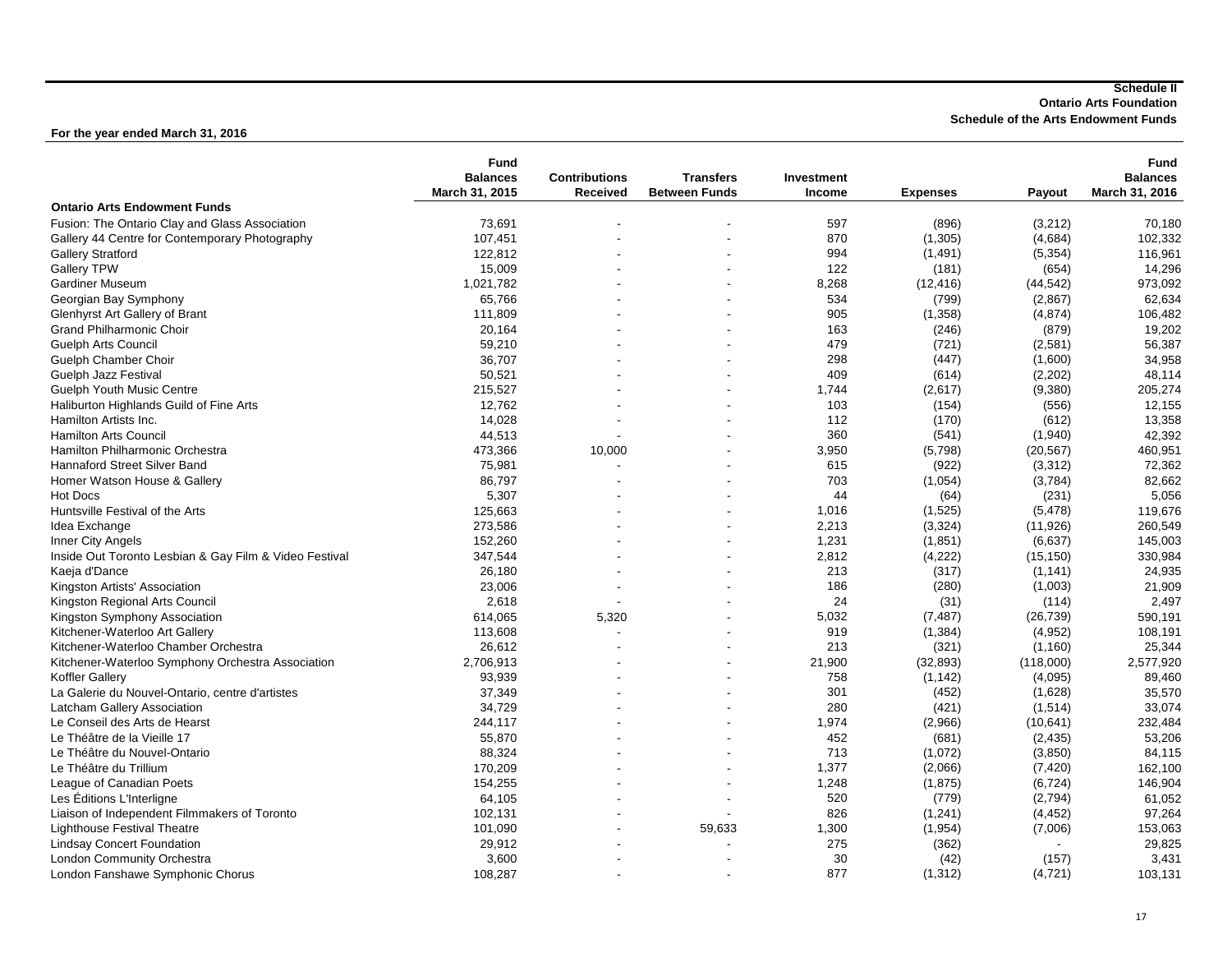**Ontario Arts Foundation**

**Schedule of the Arts Endowment Funds**

|                                                        | <b>Fund</b><br><b>Balances</b> | <b>Contributions</b> | <b>Transfers</b>     | Investment    |                 |           | <b>Fund</b><br><b>Balances</b> |
|--------------------------------------------------------|--------------------------------|----------------------|----------------------|---------------|-----------------|-----------|--------------------------------|
| <b>Ontario Arts Endowment Funds</b>                    | March 31, 2015                 | <b>Received</b>      | <b>Between Funds</b> | <b>Income</b> | <b>Expenses</b> | Payout    | March 31, 2016                 |
| Lost & Found Theatre                                   | 108,329                        |                      |                      | 878           | (1, 314)        | (4, 722)  | 103,171                        |
| MacLaren Art Centre                                    | 48,881                         |                      |                      | 396           | (595)           | (2, 131)  | 46,551                         |
| <b>Magnus Theatre</b>                                  | 130,216                        |                      |                      | 1,053         | (1, 582)        | (5,676)   | 124,011                        |
| Mammalian Diving Reflex                                | 5,845                          |                      |                      | 46            |                 | (255)     | 5,565                          |
|                                                        |                                |                      |                      |               | (71)            |           |                                |
| Mariposa In the Schools                                | 107,224                        |                      |                      | 868           | (1, 304)        | (4,674)   | 102,114                        |
| MASC Artists for Schools and Communities               | 142,643                        |                      |                      | 1,153         | (1,733)         | (6, 218)  | 135,845                        |
| <b>McIntosh Gallery</b>                                | 355,541                        |                      |                      | 2,875         | (4,319)         | (15, 499) | 338,598                        |
| Mercer Union, A Centre for Contemporary Art            | 42,552                         |                      |                      | 344           | (518)           | (1, 855)  | 40,523                         |
| Mississauga Choral Society                             | 121,946                        |                      |                      | 986           | (1, 482)        | (5,316)   | 116,134                        |
| Mixed Company                                          | 31,682                         |                      |                      | 255           | (384)           | (1, 381)  | 30,172                         |
| Modern Times Stage Company                             | 7,814                          |                      |                      | 64            | (97)            | (341)     | 7,440                          |
| <b>MOTUS O dance theatre</b>                           | 30,327                         |                      |                      | 246           | (370)           | (1, 322)  | 28,881                         |
| Music TORONTO                                          | 185,633                        |                      |                      | 1,501         | (2, 256)        | (8,092)   | 176,786                        |
| Muskoka Chautauqua                                     | 11,844                         |                      |                      | 96            | (143)           | (516)     | 11,281                         |
| National Shevchenko Musical Ensemble Guild of Canada   | 105,814                        |                      |                      | 857           | (1, 285)        | (4,613)   | 100,773                        |
| National Youth Orchestra of Canada                     | 286,743                        |                      |                      | 2,319         | (3, 484)        | (12,500)  | 273,078                        |
| <b>Native Earth</b>                                    | 56,820                         |                      |                      | 461           | (691)           | (2, 477)  | 54,113                         |
| Necessary Angel Theatre Company                        | 172,091                        |                      |                      | 1,393         | (2,091)         | (7,502)   | 163,891                        |
| <b>New Music Concerts</b>                              | 103,961                        |                      |                      | 840           | (1, 264)        | (4, 532)  | 99,005                         |
| Niagara Symphony Association                           | 218,089                        |                      |                      | 1,765         | (2,651)         | (9,507)   | 207,696                        |
| Nightwood Theatre                                      | 107,134                        |                      |                      | 864           | (1, 304)        | (4,670)   | 102,024                        |
| Nine Sparrows Arts Foundation                          | 14,170                         |                      |                      | 116           | (171)           | (618)     | 13,497                         |
| Norfolk Arts Centre at Lynnwood National Historic Site | 62,368                         |                      |                      | 505           | (758)           | (2,719)   | 59,396                         |
| Northern Lights Festival Boréal                        | 99,246                         |                      |                      | 806           | (1, 207)        | (4,214)   | 94,631                         |
| Numus Concerts Inc.                                    | 28,364                         |                      |                      | 229           | (345)           | (1, 236)  | 27,012                         |
| Oakville Arts Council                                  | 95,840                         |                      |                      | 774           | (1, 163)        | (4, 178)  | 91,273                         |
| <b>Oakville Galleries</b>                              | 85,010                         |                      |                      | 689           | (1,033)         | (3,706)   | 80,960                         |
| <b>Obsidian Theatre Company</b>                        | 39,850                         | 10,000               |                      | 567           | (554)           | (1,730)   | 48,133                         |
| <b>Odyssey Theatre</b>                                 | 112,412                        |                      |                      | 909           | (1, 365)        | (4,900)   | 107,056                        |
| <b>Ontario Association of Art Galleries</b>            | 83,639                         |                      |                      | 677           | (1,016)         | (3,646)   | 79,654                         |
| <b>Ontario Handweavers and Spinners</b>                | 31,186                         |                      |                      | 253           | (380)           | (1, 359)  | 29,700                         |
|                                                        |                                |                      |                      | 1,321         |                 |           |                                |
| Open Studio                                            | 163,171                        |                      |                      |               | (1,983)         | (7, 113)  | 155,396                        |
| Opera Atelier                                          | 202,127                        |                      |                      | 1,637         | (2, 456)        | (8, 811)  | 192,497                        |
| Opera Canada                                           | 122,220                        |                      |                      | 987           | (1, 486)        | (5,326)   | 116,395                        |
| Opera in Concert                                       | 109,519                        |                      |                      | 885           | (1, 332)        | (4, 777)  | 104,295                        |
| Opera Lyra                                             | 538,697                        |                      |                      | 4,982         | (6, 545)        |           | 537,134                        |
| Opera.ca                                               | 17,803                         |                      |                      | 143           | (217)           | (776)     | 16,953                         |
| Orchestra London (Canada)                              | 355,259                        |                      |                      | 3,286         | (4,315)         |           | 354,230                        |
| Orchestra London Chatham-Kent Ontario Branch           | 25,811                         |                      |                      | 209           | (314)           | (1, 125)  | 24,581                         |
| Orchestra Toronto                                      | 86,795                         |                      |                      | 710           | (1,054)         | (3, 498)  | 82,953                         |
| Orchestras Canada                                      | 176,468                        |                      |                      | 1,427         | (2, 145)        | (7,693)   | 168,057                        |
| Orchestras Mississauga                                 | 186,955                        |                      |                      | 1,513         | (2, 271)        | (8, 150)  | 178,047                        |
| Orillia Museum of Art and History                      | 87,710                         |                      |                      | 709           | (1,065)         | (3,823)   | 83,531                         |
| Ottawa Art Gallery / Galerie d'art d'Ottawa            | 342,017                        |                      |                      | 2.766         | (4, 156)        | (14,909)  | 325,718                        |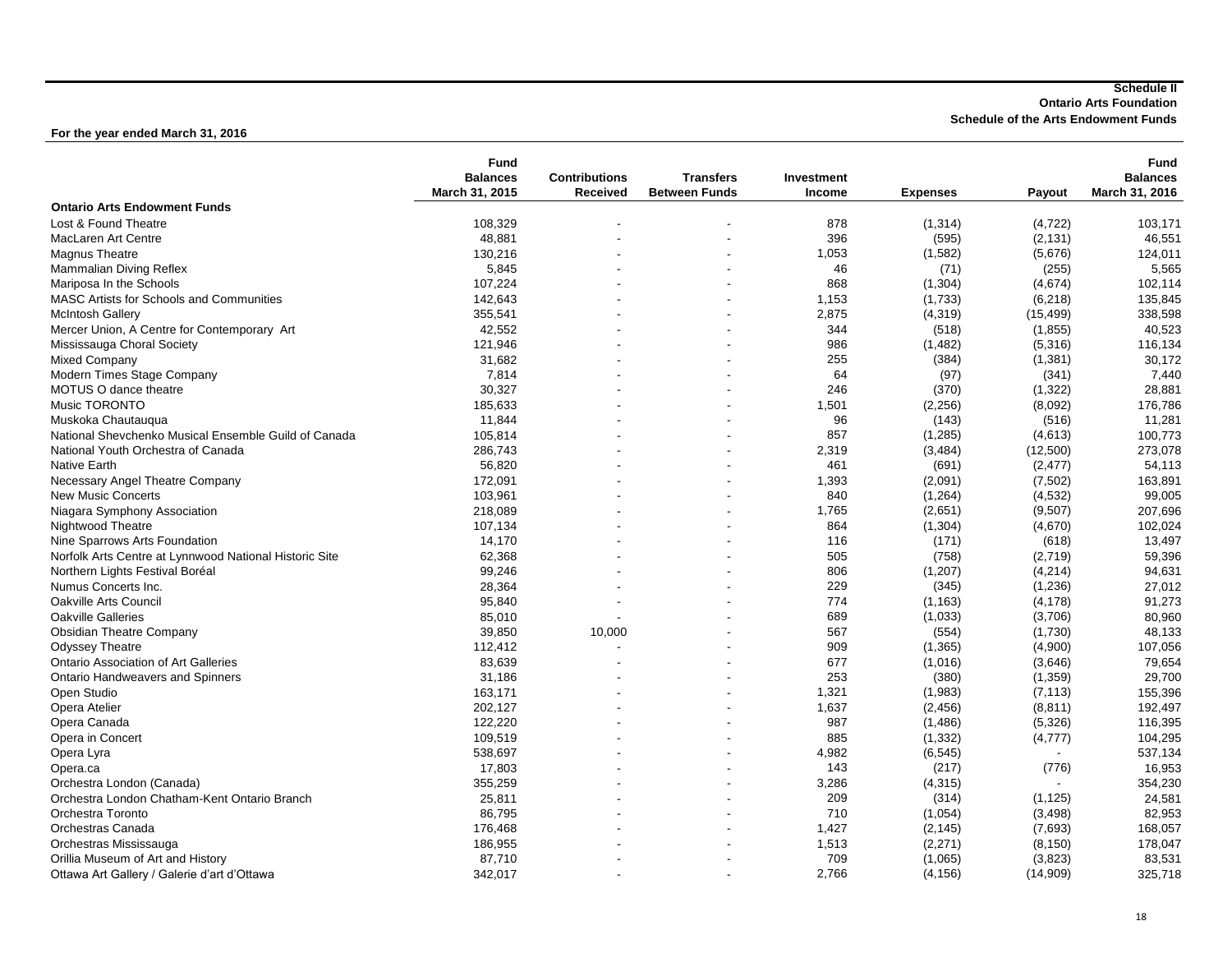**Ontario Arts Foundation**

**Schedule of the Arts Endowment Funds**

|                                                                    | <b>Fund</b>                       |                                         |                                          |                      |                 |               | <b>Fund</b>                       |
|--------------------------------------------------------------------|-----------------------------------|-----------------------------------------|------------------------------------------|----------------------|-----------------|---------------|-----------------------------------|
|                                                                    | <b>Balances</b><br>March 31, 2015 | <b>Contributions</b><br><b>Received</b> | <b>Transfers</b><br><b>Between Funds</b> | Investment<br>Income |                 |               | <b>Balances</b><br>March 31, 2016 |
| <b>Ontario Arts Endowment Funds</b>                                |                                   |                                         |                                          |                      | <b>Expenses</b> | <b>Payout</b> |                                   |
| Ottawa Arts Council / Conseil des arts d'Ottawa                    | 47,710                            |                                         |                                          | 385                  | (580)           | (2,080)       | 45,435                            |
| <b>Ottawa Bluesfest</b>                                            | 53,854                            |                                         |                                          | 434                  | (653)           | (2, 348)      | 51,287                            |
| <b>Ottawa Chamber Music Society</b>                                | 261,028                           |                                         |                                          | 2,114                | (3, 173)        | (11, 379)     | 248,590                           |
| Ottawa International Jazz Festival                                 | 37,859                            |                                         |                                          | 306                  | (460)           | (1,650)       | 36,055                            |
| Ottawa School of Art                                               | 38,266                            |                                         |                                          | 310                  | (464)           | (1,668)       | 36,444                            |
| Ottawa Symphony Orchestra                                          | 156,428                           |                                         |                                          | 1,265                | (1,903)         | (6, 819)      | 148,971                           |
|                                                                    | 63,121                            |                                         |                                          | 510                  | (769)           | (2, 752)      | 60,110                            |
| Peggy Baker Dance Projects<br>Peterborough Artists Inc. "Artspace" |                                   |                                         |                                          | 525                  |                 |               |                                   |
|                                                                    | 64,791                            |                                         |                                          |                      | (788)           | (2,824)       | 61,704                            |
| <b>Planet in Focus</b>                                             | 9,690                             |                                         |                                          | 80                   | (117)           | (422)         | 9,231                             |
| <b>Pleiades Theatre</b>                                            | 29,698                            |                                         |                                          | 239                  | (360)           | (1,295)       | 28,282                            |
| Power Plant Contemporary Art Gallery at Harbourfront Centre        | 419,167                           |                                         |                                          | 3,391                | (5,094)         | (18, 272)     | 399,192                           |
| Professional Writers Association of Canada                         | 12,313                            |                                         |                                          | 100                  | (148)           | (537)         | 11,728                            |
| Prologue to the Performing Arts                                    | 257,199                           |                                         |                                          | 2,082                | (3, 128)        | (11, 212)     | 244,941                           |
| <b>Quinte Arts Council</b>                                         | 126,592                           |                                         |                                          | 1,025                | (1,539)         | (5,518)       | 120,560                           |
| Quinte Ballet School                                               | 344,160                           |                                         |                                          | 2,784                | (4, 183)        | (15,003)      | 327,758                           |
| Quinte Symphony                                                    | 12,439                            |                                         |                                          | 101                  | (150)           | (542)         | 11,848                            |
| <b>Red Maple Foundation</b>                                        | 83,360                            |                                         |                                          | 674                  | (1,011)         | (3,634)       | 79,389                            |
| <b>Regent Theatre Foundation</b>                                   | 87,780                            |                                         |                                          | 711                  | (1,066)         | (3,826)       | 83,599                            |
| Renaissance Singers                                                | 6,719                             |                                         |                                          | 53                   | (82)            | (281)         | 6,409                             |
| Robert McLaughlin Gallery                                          | 109,408                           |                                         |                                          | 883                  | (1, 331)        | (4,769)       | 104,191                           |
| Rodman Hall Arts Centre                                            | 214,716                           |                                         |                                          | 1,737                | (2,608)         | (9,360)       | 204,485                           |
| <b>Roseneath Theatre</b>                                           | 36,348                            | 3,000                                   |                                          | 299                  | (439)           | (2,953)       | 36,255                            |
| Royal Canadian Academy of Arts                                     | 94,417                            |                                         |                                          | 764                  | (1, 145)        | (4, 116)      | 89,920                            |
| Royal Conservatory of Music                                        | 2,586,804                         |                                         |                                          | 20,929               | (31, 436)       | (112, 765)    | 2,463,532                         |
| S.A.W. Gallery                                                     | 32,956                            |                                         |                                          | 268                  | (398)           | (1, 437)      | 31,389                            |
| S.A.W. Video                                                       | 117,747                           |                                         |                                          | 954                  | (1,430)         | (5, 133)      | 112,138                           |
| Salamander Theatre for Young Audiences                             | 49,825                            |                                         |                                          | 404                  | (605)           | (2, 172)      | 47,452                            |
| Scarborough Arts Council                                           | 82,223                            |                                         |                                          | 665                  | (999)           | (3,584)       | 78,305                            |
| Scarborough Philharmonic Orchestra                                 | 71,420                            |                                         |                                          | 583                  | (869)           | (2,865)       | 68,269                            |
|                                                                    |                                   |                                         |                                          |                      |                 |               |                                   |
| School of Dance (Ottawa) Pre-Professional Programme                | 252,060                           |                                         |                                          | 2,040                | (3,061)         | (10, 988)     | 240,051                           |
| School of Toronto Dance Theatre                                    | 63,933                            |                                         |                                          | 518                  | (777)           | (2,787)       | 60,887                            |
| Seaway Valley Singers                                              | 4,412                             |                                         |                                          | 36                   | (54)            | (192)         | 4,202                             |
| Shakespeare In Action                                              | 58,134                            |                                         |                                          | 471                  | (705)           | (2,534)       | 55,366                            |
| Showboat Festival Theatre                                          | 59,633                            |                                         | (59, 633)                                |                      |                 |               |                                   |
| Sinfonia Toronto                                                   | 45,998                            | 4,043                                   |                                          | 421                  | (578)           | (1, 977)      | 47,907                            |
| Smile Theatre                                                      | 87,691                            |                                         |                                          | 710                  | (1,065)         | (3,823)       | 83,513                            |
| Solar Stage                                                        | 143,710                           |                                         |                                          | 1,161                | (1,747)         | (6, 265)      | 136,859                           |
| Soulpepper Theatre Company                                         | 4,289,459                         |                                         |                                          | 34,702               | (52, 128)       | (186, 994)    | 4,085,039                         |
| Soundstreams Canada                                                | 102,807                           |                                         |                                          | 833                  | (1,251)         | (4, 482)      | 97,907                            |
| St. Bernadette's Family Resource Centre                            | 70,972                            |                                         |                                          | 575                  | (864)           | (3,094)       | 67,589                            |
| St. Marys Children's Choir                                         | 49,906                            |                                         |                                          | 402                  | (606)           | (2, 176)      | 47,526                            |
| St. Thomas - Elgin Public Art Centre                               | 57,303                            |                                         |                                          | 462                  | (696)           | (2, 498)      | 54,571                            |
| <b>Station Gallery</b>                                             | 66,380                            | 1,000                                   |                                          | 537                  | (809)           | (2,871)       | 64,237                            |
| <b>Stirling Festival Theatre</b>                                   | 102,127                           | $\overline{\phantom{a}}$                |                                          | 826                  | (1,241)         | (4, 452)      | 97.260                            |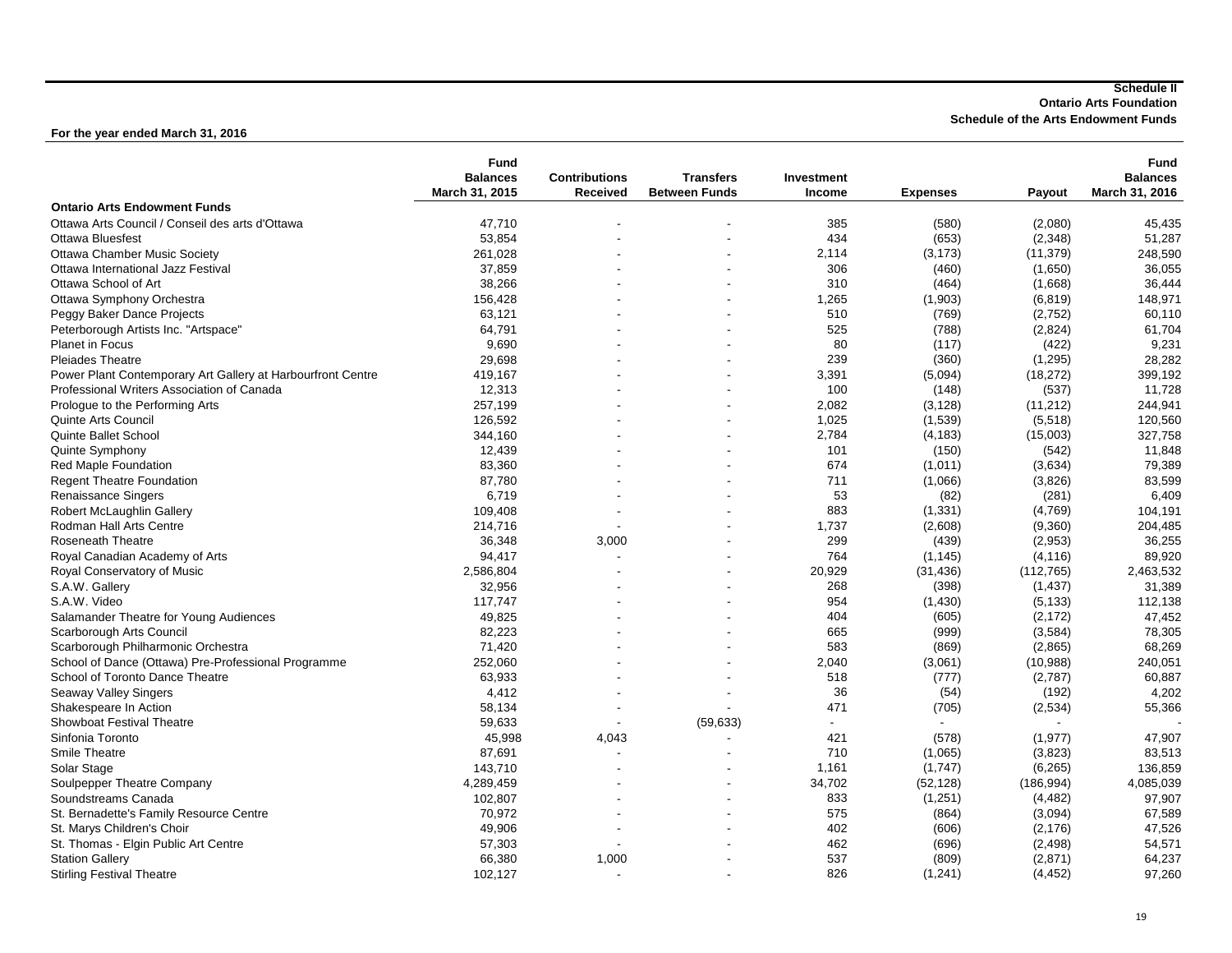**Ontario Arts Foundation**

**Schedule of the Arts Endowment Funds**

|                                                     | <b>Fund</b>                       |                                  |                                          |                      |                 |               | <b>Fund</b>                       |
|-----------------------------------------------------|-----------------------------------|----------------------------------|------------------------------------------|----------------------|-----------------|---------------|-----------------------------------|
|                                                     | <b>Balances</b><br>March 31, 2015 | <b>Contributions</b><br>Received | <b>Transfers</b><br><b>Between Funds</b> | Investment<br>Income | <b>Expenses</b> | <b>Payout</b> | <b>Balances</b><br>March 31, 2016 |
| <b>Ontario Arts Endowment Funds</b>                 |                                   |                                  |                                          |                      |                 |               |                                   |
| <b>Storytelling Toronto</b>                         | 64,166                            |                                  |                                          | 519                  | (779)           | (2,797)       | 61,109                            |
| <b>Stratford Summer Music</b>                       | 25,335                            |                                  |                                          | 204                  | (308)           | (1, 104)      | 24,127                            |
| Sudbury Symphony Orchestra Association              | 68,129                            |                                  |                                          | 550                  | (829)           | (2,970)       | 64,880                            |
| <b>Symphony Hamilton</b>                            | 14,705                            |                                  |                                          | 121                  | (177)           | (641)         | 14,008                            |
| Tafelmusik Baroque Orchestra                        | 1,737,105                         | 55,211                           |                                          | 14,712               | (21, 369)       | (75, 674)     | 1,709,985                         |
| Talisker Players Chamber Music                      | 5,318                             |                                  |                                          | 43                   | (64)            | (232)         | 5,065                             |
| <b>Tapestry New Opera Works</b>                     | 259,185                           |                                  |                                          | 2,097                | (3, 148)        | (11, 298)     | 246,836                           |
| <b>Tarragon Theatre</b>                             | 1,542,284                         |                                  |                                          | 12,478               | (18, 742)       | (67, 232)     | 1,468,788                         |
| <b>Textile Museum of Canada</b>                     | 170,857                           |                                  |                                          | 1,382                | (2,077)         | (7, 448)      | 162,714                           |
| The Cellar Singers                                  | 9,448                             |                                  |                                          | 75                   | (115)           | (412)         | 8,996                             |
| The Grand Theatre                                   | 676,696                           |                                  |                                          | 5,475                | (8, 223)        | (29, 499)     | 644,449                           |
| Théâtre Action                                      | 143,705                           |                                  |                                          | 1,160                | (1,747)         | (6, 264)      | 136,854                           |
| <b>Theatre Collingwood</b>                          | 11,821                            |                                  |                                          | 96                   | (144)           | (515)         | 11,258                            |
| <b>Theatre Direct Canada</b>                        | 116,842                           |                                  |                                          | 945                  | (1,420)         | (5,093)       | 111,274                           |
| Théâtre français de Toronto                         | 92,446                            |                                  |                                          | 748                  | (1, 124)        | (4,030)       | 88,040                            |
|                                                     | 8,142                             |                                  |                                          | 67                   |                 |               |                                   |
| <b>Theatre Gargantua</b>                            | 17,494                            |                                  |                                          | 142                  | (100)           | (355)         | 7,754                             |
| <b>Theatre Kingston</b>                             |                                   |                                  |                                          |                      | (212)           | (763)         | 16,661                            |
| Théâtre la Catapulte                                | 84,332                            |                                  |                                          | 685                  | (1,025)         | (3,676)       | 80,316                            |
| <b>Theatre Orangeville</b>                          | 55,446                            |                                  |                                          | 449                  | (671)           | (2, 417)      | 52,807                            |
| <b>Theatre Passe Muraille</b>                       | 211,632                           |                                  |                                          | 1,713                | (2,574)         | (9,225)       | 201,546                           |
| Thirteen Strings Chamber Orchestra                  | 73,129                            |                                  |                                          | 590                  | (890)           | (3, 188)      | 69,641                            |
| Thousand Islands Foundation for the Performing Arts | 838,518                           |                                  |                                          | 6,792                | (10, 189)       | (36, 212)     | 798,909                           |
| Thunder Bay Art Gallery                             | 34,959                            |                                  |                                          | 283                  | (423)           | (1,524)       | 33,295                            |
| Thunder Bay Symphony                                | 39,712                            |                                  |                                          | 321                  | (483)           | (1,731)       | 37,819                            |
| Timmins Symphony Orchestra                          | 167,061                           |                                  |                                          | 1,352                | (2,030)         | (7, 283)      | 159,100                           |
| Toronto Arts Foundation                             | 37,401                            |                                  |                                          | 303                  | (453)           | (1,630)       | 35,621                            |
| <b>Toronto Children's Chorus</b>                    | 1,251,773                         |                                  |                                          | 10,126               | (15, 210)       | (54, 567)     | 1,192,122                         |
| <b>Toronto Consort</b>                              | 43,334                            |                                  |                                          | 351                  | (528)           | (1,889)       | 41,268                            |
| <b>Toronto Dance Theatre</b>                        | 200,188                           |                                  |                                          | 1,618                | (2, 434)        | (8,727)       | 190,645                           |
| Toronto International Film Festival                 | 6,155,180                         | 5,788                            |                                          | 49,861               | (74, 832)       | (268, 222)    | 5,867,775                         |
| <b>Toronto Mendelssohn Choir</b>                    | 210,045                           |                                  |                                          | 1,697                | (2, 554)        | (9, 156)      | 200,032                           |
| <b>Toronto Operetta Theatre</b>                     | 170,253                           | $\overline{\phantom{a}}$         |                                          | 1,376                | (2,066)         | (7, 422)      | 162,141                           |
| Toronto School of Art                               | 90,391                            |                                  |                                          | 736                  | (1,099)         | (3,837)       | 86,191                            |
| <b>Toronto Summer Music Foundation</b>              | 74,685                            | 75,000                           |                                          | 2,611                | (1, 424)        | (2,505)       | 148,367                           |
| <b>Trinity Square Video</b>                         | 168,168                           |                                  |                                          | 1,362                | (2,045)         | (7, 331)      | 160,154                           |
| Upper Canada Playhouse                              | 6,633                             |                                  |                                          | 54                   | (81)            | (289)         | 6,317                             |
| Via Salzburg                                        | 39,492                            |                                  |                                          | 365                  | (479)           |               | 39,378                            |
| Visual Arts Centre of Clarington                    | 66,032                            |                                  |                                          | 534                  | (801)           | (2,879)       | 62,886                            |
| Volcano                                             | 9,760                             |                                  |                                          | 79                   | (118)           | (425)         | 9,296                             |
| Westben Arts Festival Theatre                       | 8,560                             |                                  |                                          | 71                   | (106)           | (373)         | 8,152                             |
| <b>White Water Gallery</b>                          | 38,547                            |                                  |                                          | 313                  | (469)           | (1,656)       | 36,735                            |
| Windsor Symphony Orchestra                          | 748,114                           |                                  |                                          | 6,053                | (9,091)         | (32, 612)     | 712,464                           |
| <b>WKP Kennedy Gallery</b>                          | 76,028                            |                                  |                                          | 614                  | (922)           | (3, 314)      | 72,406                            |
| Women's Musical Club of Toronto                     | 55,635                            |                                  |                                          | 452                  | (676)           | (2, 425)      | 52,986                            |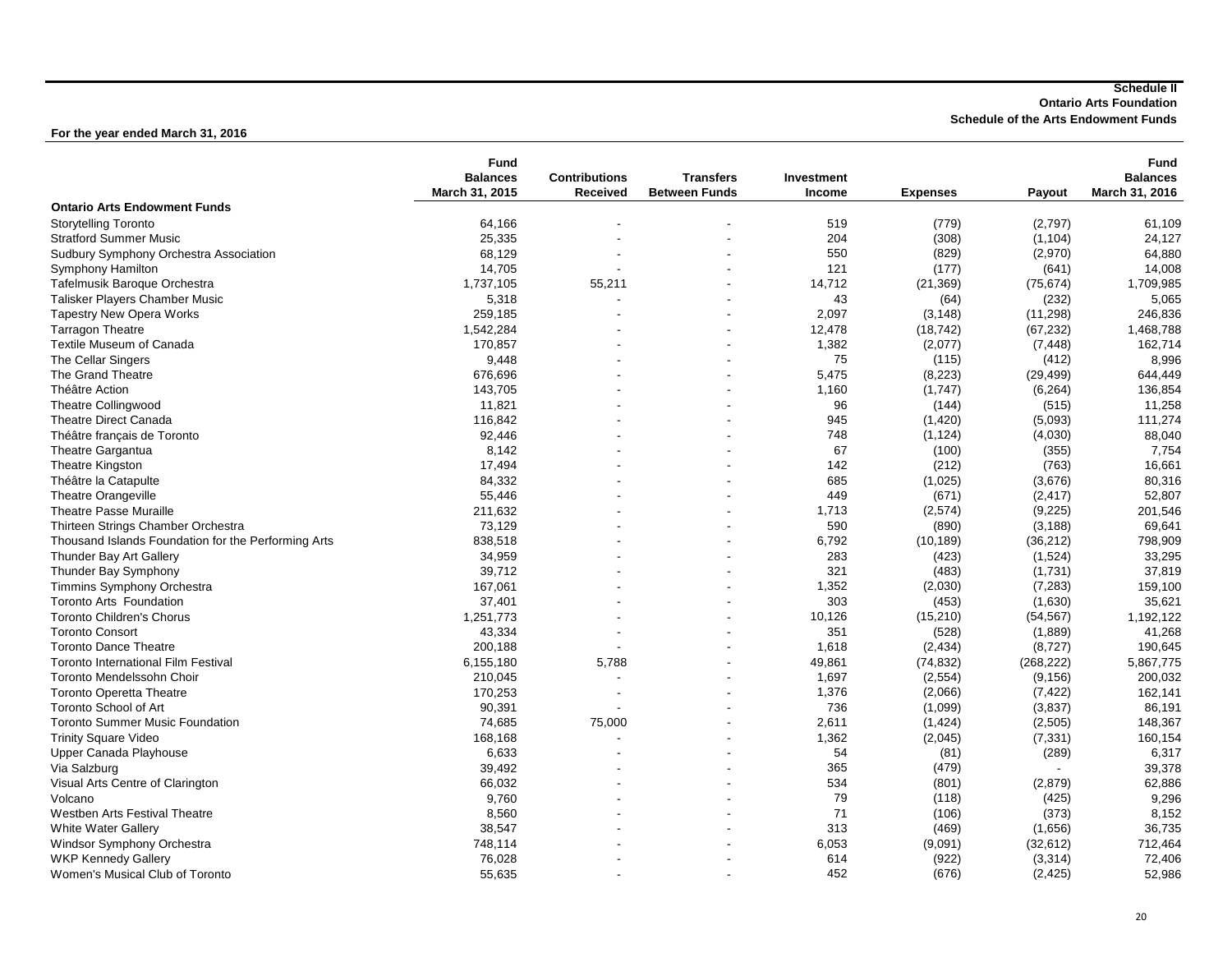**Ontario Arts Foundation Schedule of the Arts Endowment Funds**

|                                     | <b>Fund</b><br><b>Balances</b><br>March 31, 2015 | <b>Contributions</b><br><b>Received</b> | Transfers<br><b>Between Funds</b> | Investment<br><b>Income</b> | <b>Expenses</b> | <b>Pavout</b>    | <b>Fund</b><br><b>Balances</b><br>March 31, 2016 |
|-------------------------------------|--------------------------------------------------|-----------------------------------------|-----------------------------------|-----------------------------|-----------------|------------------|--------------------------------------------------|
| <b>Ontario Arts Endowment Funds</b> |                                                  |                                         |                                   |                             |                 |                  |                                                  |
| Workers Arts and Heritage Centre    | 151,634                                          |                                         | $\overline{\phantom{a}}$          | 1,226                       | (1, 844)        | (6,610)          | 144,406                                          |
| Writers Union of Canada             | 30,737                                           | $\overline{\phantom{a}}$                | $\overline{\phantom{a}}$          | 249                         | (374)           | (1,340)          | 29,272                                           |
| Young People's Theatre              | 598,304                                          |                                         | $\overline{\phantom{a}}$          | 4,841                       | (7, 269)        | (26,081)         | 569,795                                          |
| <b>YYZ Artists' Outlet</b>          | 85,166                                           | $\overline{\phantom{a}}$                | $\overline{\phantom{a}}$          | 688                         | (1,036)         | (3,713)          | 81,105                                           |
|                                     | 62.019.007                                       | 236,647                                 |                                   | 507,000 \$                  | $(754,890)$ \$  | $(2,647,397)$ \$ | 59,360,367                                       |